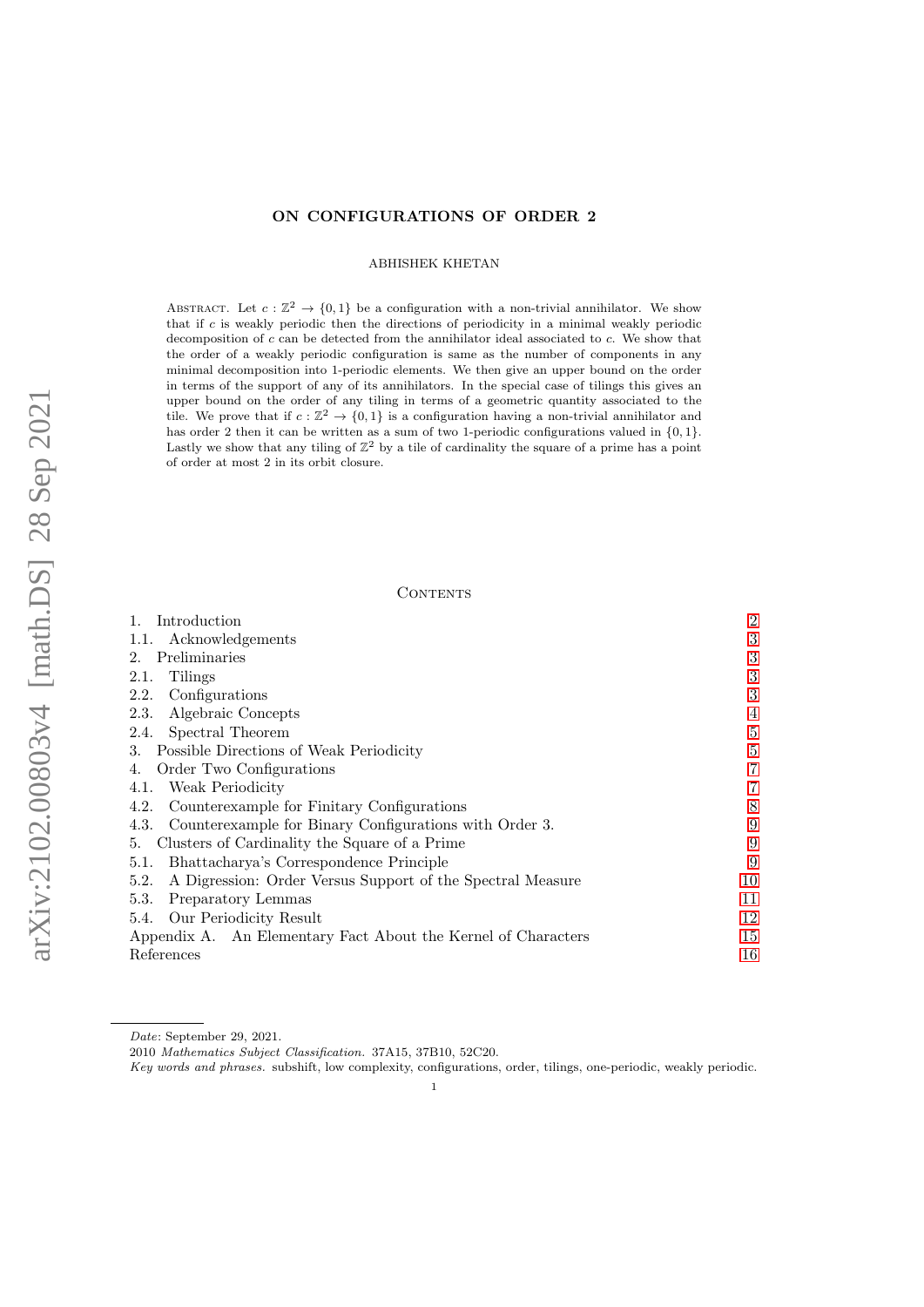# 1. INTRODUCTION

<span id="page-1-0"></span>A configuration is a function  $c : \mathbb{Z}^2 \to \mathbb{C}$ . Given a configuration c, one way to measure its complexity is by probing c with a finite shape. More precisely, if  $D \subseteq \mathbb{Z}^2$  is a finite set, then c induces a function  $D \to \mathbf{C}$  given any translation of D. The set of all such functions obtained this way is written as  $\mathcal{P}_c(D)$ . The size of  $\mathcal{P}_c(D)$  is a measure of the 'local complexity' of c. We say that c has low (local) complexity with respect to D if  $|\mathcal{P}_c(D)| < |D|$ . On the other hand, we say that c is 1-periodic if there is a nonzero vector in  $\mathbb{Z}^2$  such that translating c by this vector does not alter c. Thus, if c is 1-periodic, then, essentially, c is a 1-dimensional configuration, rather than a genuine 2-dimensional configuration. Thus, a 1-periodic configuration can be thought of as a configuration which has low 'global complexity.' It is natural to expect a relationship between the local and the global notions of complexities. Nivat's conjecture formalizes this by stating that if c has low complexity with respect to the rectangle  $D = \{1, \ldots, m\} \times \{1, \ldots, n\}$ , then c is 1-periodic. The conjecture as stated is still open, however, a lot of progress has been made by various authors (see [\[CK15\]](#page-15-1), [\[KS20\]](#page-15-2), [\[KM19\]](#page-15-3)). An algebraic measure of complexity on a configuration was introduced in [\[KS20\]](#page-15-2), where, roughly, it was shown that if a configuration satisfies a certain algebraic condition then there is associated to this configuration a set of directions, and the number of these directions is called the *order* of the configuration. In [\[Sza18\]](#page-15-4) it was shown that Nivat's conjecture indeed holds if one additionally assumes that the configuration has order at most 2 (that is, the configuration is algebraically not very complex). Using this result Kari and Szabados [\[KS20\]](#page-15-2) recovered the result of [\[CK15\]](#page-15-1) using different methods.

It is thus natural to ask what can be said about periodicity of configurations which have 'low algebraic complexity' without any insistence on low local complexity. Theorem [4.1](#page-6-2) we show that if c is a configuration valued in  $\{0, 1\}$  and has order at most 2, then c, when thought of as a subset of  $\mathbb{Z}^2$ , can be partitioned into two 1-periodic subsets. We then show that natural generalizations of this fact to configurations valued in  $\{0, 1, 2\}$  or of higher order do not hold. The following is a summary of the results in this paper.

Section [2](#page-2-1) concerns with the definitions of the main concepts around which this paper is centered. We also discuss some results developed by [\[KS20\]](#page-15-2) which are needed in Section [3](#page-4-1) and [4.](#page-6-0) In this paper we focus on *binary configurations* which are nothing but subsets of  $\mathbb{Z}^2$ . Thus tilings (see §[2](#page-2-1) for a definition) are examples of binary configurations. Following [\[KS20\]](#page-15-2) one may associate the ideal of annihilators in  $C[x^{\pm}, y^{\pm}]$  to any given binary configuration which can be used to deduce structural information about the given configuration if this ideal is non-trivial. Let c be a binary configuration with a non-trivial annihilator. By a result of  $[KS20]$  it follows that this annihilator ideal is of the form  $\langle \phi_1 \cdots \phi_m \rangle H$  where each  $\phi_i$  is a line polynomial (See Section [2](#page-2-1) for definition) and  $H$  is the intersection of finitely many maximal ideals. To each line polynomial there is associated a unique direction. We show that if  $c$  is 1-periodic then it has a periodicity vector parallel to the direction of one of the  $\phi_i$ 's. In fact, we prove a more general result in Section [3](#page-4-1) in the form of Lemma [3.1](#page-4-2) where, roughly speaking, we show that the directions of [1](#page-1-1)-periodic components in a minimal *weakly periodic*<sup>1</sup> decomposition of any binary configuration with a non-trivial annihilator are the directions of the line polynomials  $\phi_1, \ldots, \phi_m$ . Lemma [3.1](#page-4-2) also shows that the order (See Theorem [2.2](#page-3-1) for definition) of a weakly periodic point is same as the number of components in any minimal decomposition into 1-periodic elements.

Further, Lemma [3.2](#page-5-0) shows that the size of the direction set (See Section [3\)](#page-4-1) of the support of any annihilator is an upper bound on its order. Thus the direction set provides structural information, for instance, if the order of a configuration is 1 then the configuration is 1-periodic. If  $T \subseteq \mathbb{Z}^2$  is a tiling by translates of a finite set F (called a *cluster*) then Lemma [3.3](#page-6-3) shows that

<span id="page-1-1"></span> $1_A$  binary configuration is weakly periodic if it can be partitioned into finitely many 1-periodic subsets.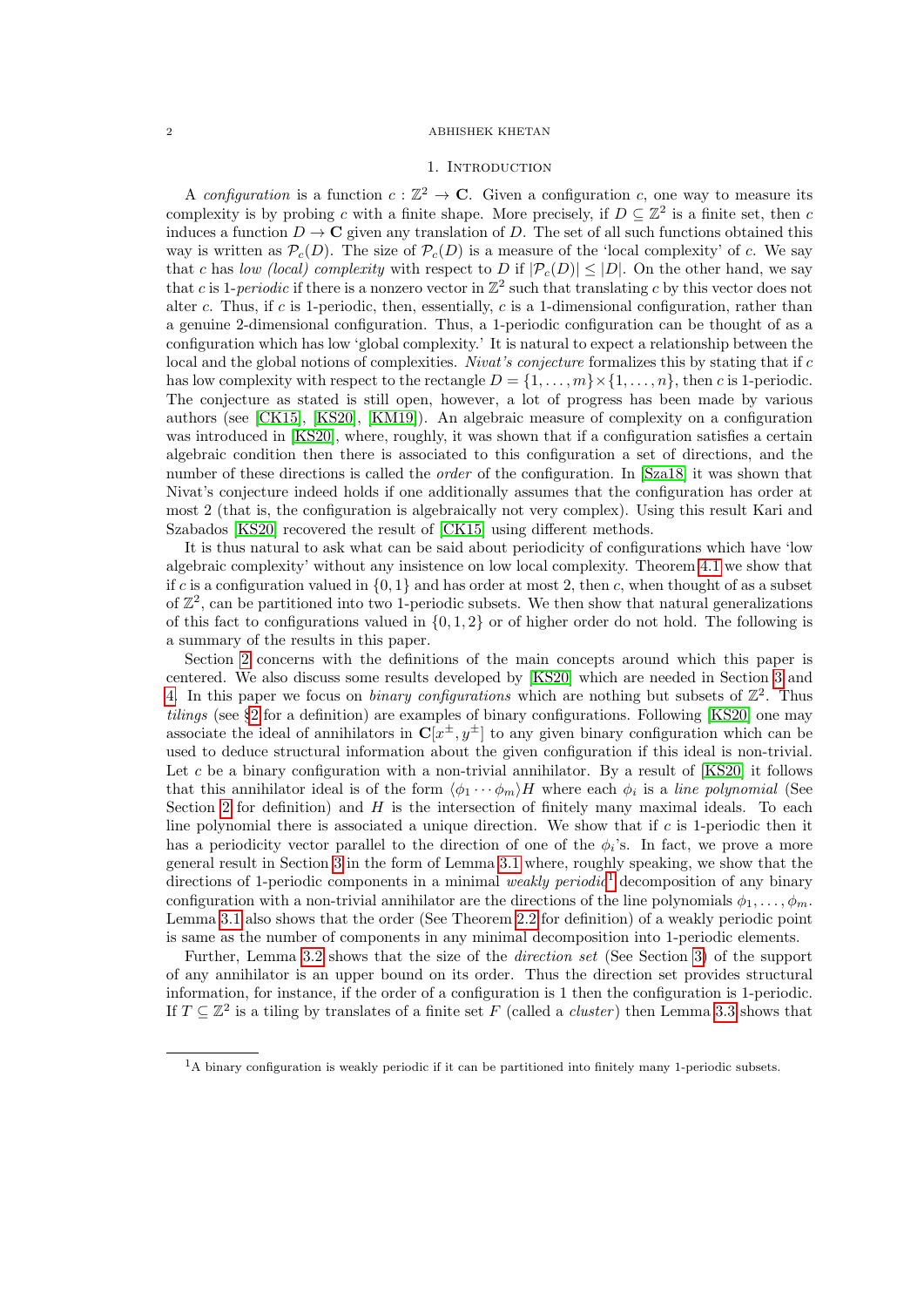the order of any  $F$ -tiling is at most the size of the direction set of  $F$ . This in particular shows that if the direction set of a cluster  $F$  is a singleton then each  $F$ -tiling is 1-periodic.

Let c be a binary configuration with a non-trivial annihilator. Assume the order of c is 2. Then Theorem [4.1](#page-6-2) shows that  $c$  is weakly periodic and has two components in any minimal weakly periodic decomposition. Natural generalizations of this result do not hold, even up to orbit closure, and we give counterexamples in Section [4.2](#page-7-0) and [4.3.](#page-8-0)

Lastly, Theorem [5.10](#page-12-0) shows that if F is a cluster in  $\mathbb{Z}^2$  of size  $p^2$ , where p is a prime, and T is an F-tiling of  $\mathbb{Z}^2$ , then there is a tiling in the orbit closure of T having order at most 2. The proof of this result takes the analytic route based on the ergodic theoretic proof of the periodic tiling conjecture by Siddhartha Bhattacharya in [\[Bha16\]](#page-15-5).

In Section [5.2](#page-9-0) we show a connection between the algebraic methods of Kari and Szabados with the analytic methods of Bhattacharya. In [\[Bha16,](#page-15-5) Section 3] Bhattacharya shows that the support of the spectral measure arising from a binary configuration (with a non-trivial annihilator) is contained in the union of finitely many one dimensional sub-torii of the two dimensional torus. The number of these subtorii is at most the order of the configuration and, in fact, the directions of these sub-torii is contained in the directions of the line polynomials appearing in the decomposition theorem of Kari and Szabados. This connection, although not necessary for the proofs of any of the results mentioned above, has independent interest in the opinion of the author, as it sheds light on the underlying similarity of the various techniques developed to attack this circle of problems.

<span id="page-2-0"></span>1.1. Acknowledgements. The author would like to thank Mahan Mj, Siddhartha Bhattacharya, Ankit Rai, Pierre Guillon, Etienne Mutot, and Nishant Chandgotia for helpful conversations and their encouragement. Special thanks go to Nishant Chandgotia for a careful reading of various parts of the manuscript and many helpful comments and his guidance.

# 2. Preliminaries

<span id="page-2-2"></span><span id="page-2-1"></span>2.1. Tilings. Let  $F \subseteq \mathbb{Z}^2$  be finite, which we will refer to as a cluster. We define an F-tiling as a subset  $T$  of  $\mathbb{Z}^2$  such that

(2.1) 
$$
\sum_{v \in F} 1_T(p - v) = 1
$$

for all  $p \in \mathbb{Z}^2$ . Thus an F-tiling as a partition of  $\mathbb{Z}^2$  by translates of F. We say that a cluster F is exact if there exists an F-tiling.

<span id="page-2-3"></span>2.2. Configurations. A configuration is a function  $c : \mathbb{Z}^2 \to \mathbb{C}$ . A configuration taking values only in  $\mathbb Z$  is called **integral** and a configuration taking only finitely many values is called **finitary**. A configuration valued in  $\{0,1\}$  will be referred to as a **binary configuration**. Of course, any subset of  $\mathbb{Z}^2$  can be thought of as a binary configuration, and hence tilings, in particular, serve as examples of binary configurations.

We say that  $x \in \{0,1\}^{\mathbb{Z}^2}$  $x \in \{0,1\}^{\mathbb{Z}^2}$  $x \in \{0,1\}^{\mathbb{Z}^2}$  is 1-**periodic** if there is a nonzero vector  $v \in \mathbb{Z}^2$  such that  $v \cdot x = x^2$ . We say x is **biperiodic** if there is a finite index subgroup  $\Lambda$  of  $\mathbb{Z}^2$  such that  $v \cdot x = x$  for all  $v \in \Lambda$ . Note that x is biperiodic if and only if there exist two linearly independent vectors u and v in  $\mathbb{Z}^2$  such that  $u \cdot x = v \cdot x = x$ . A point  $x \in \{0,1\}^{\mathbb{Z}^2}$  is called weakly periodic if there exist finitely many 1-periodic points  $x_1, \ldots, x_k \in \{0,1\}^{\mathbb{Z}^2}$  such that  $x = x_1 + \cdots + x_k$ . Thus x is weakly periodic if and only if it, when thought of as a subset of  $\mathbb{Z}^2$ , can be partitioned into finitely many 1-periodic subsets.

<span id="page-2-4"></span><sup>&</sup>lt;sup>2</sup>Here  $v \cdot x$  denotes the configuration which takes u to  $x(u - v)$ .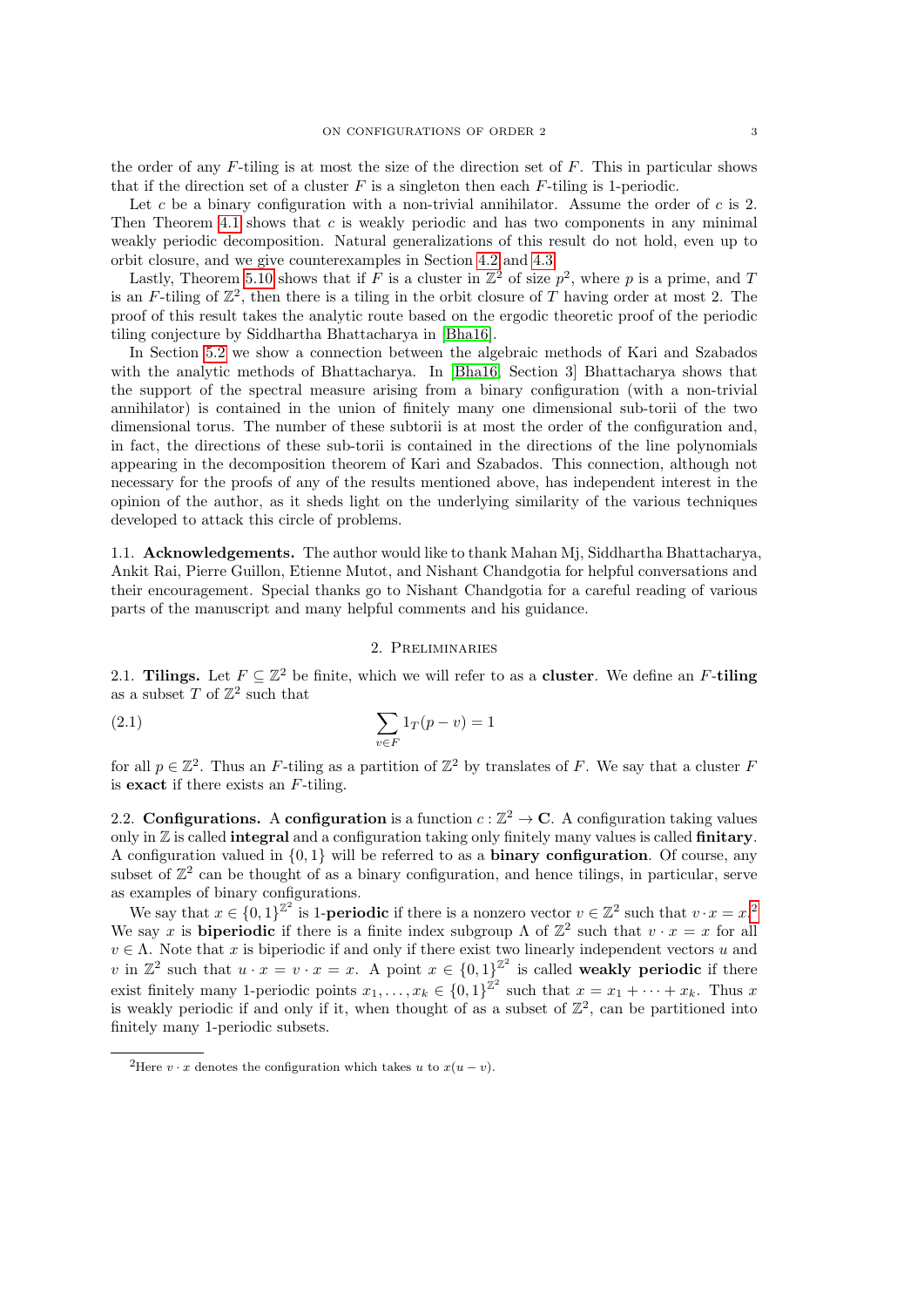<span id="page-3-0"></span>2.3. Algebraic Concepts. Let  $C[x^{\pm}, y^{\pm}]$  denote the set of all the Laurent polynomials in two variables. For  $v_1, v_2 \in \mathbb{Z}$ , we will write the monomial  $x^{v_1}y^{v_2}$  as  $U^v$ , where  $v = (v_1, v_2) \in \mathbb{Z}^2$ . Thus we may denote  $\mathbf{C}[x^{\pm}, y^{\pm}]$  as  $\mathbf{C}[U^{\pm}]$ . A typical element of  $\mathbf{C}[U^{\pm}]$  is written as  $\sum_{v \in \mathbb{Z}^2} a_v U^v$ where only finitely many of the  $a_v$ 's are non-zero. On the other hand, we write  $\mathbf{C}[[U^{\pm}]]$  to denote the set of all formal sums  $\sum_{v} a_v U^v$  where  $a_v \in \mathbf{C}$  are arbitrary. An element of  $\mathbf{C}[[U^{\pm}]]$  will be referred to as a Laurent series. Any configuration can be naturally thought of as a Laurent series. Even though one cannot multiply two Laurent series, it is still meaningful to multiply a Laurent polynomial with a Laurent series. Henceforth, we will simply use the word 'polynomial' to mean a Laurent polynomial.

We say that a Laurent polynomial f **annihilates** a configuration c if  $f \cdot c = 0$ . Thus a configuration c is 1-periodic if and only if there is a nonzero vector  $v \in \mathbb{Z}^2$  such that  $U^v - 1$ annihilates c and biperiodic if and only if there are two linearly independent vectors  $v$  and  $w$ such that  $U^v - 1$  and  $U^w - 1$  both annihilate c. The set of all the Laurent polynomials which annihilate a configuration c forms an ideal in the ring  $\mathbb{C}[U^{\pm}]$ . The following is a somewhat technical result which we use to establish Lemma [3.2.](#page-5-0)

<span id="page-3-3"></span>**Theorem 2.1.** [\[KS20,](#page-15-2) Theorem 12] Let c be a finitary integral configuration and let  $f = \sum_{v} a_v U^v$ be a non-trivial integer polynomial in  $\text{Ann}(c)$ . Then there is a positive integer  $n_0$  depending only on f such that for any  $v_0 \in \text{supp}(f)$  we have

$$
(2.2) \qquad \qquad \prod_{v \in \text{supp}(f), v \neq v_0} (U^{n_0(v-v_0)} - 1)
$$

is also in  $\text{Ann}(c)$ .

A line polynomial is a Laurent polynomial of the form

$$
(2.3) \qquad \qquad \sum_{i=-\infty}^{\infty} a_i U^{iv}
$$

where v is a nonzero vector (and only finitely many of the  $a_i$ 's are nonzero). The following theorem is a key result about finitary integral configurations and makes apparent the power of the algebraic methods of Kari and Szabados in studying structural properties of configurations.

<span id="page-3-1"></span>**Theorem 2.2.** [\[KS20,](#page-15-2) Theorem 24, Corollary 28] Let c be a finitary integral configuration with a non-trivial annihilator. Then there are line polynomials  $\phi_1, \ldots, \phi_m$  and an ideal H in  $\mathbb{C}[U^{\pm}]$ such that

- a) Each  $\phi_i$  is a line polynomial with the property that there is a primitive vector  $v_i$  in  $\mathbb{Z}^2$  such that  $\phi_i$  is the product of polynomials of the form  $U^{v_i} - \omega$ , where  $\omega$  is a root of unity.
- b) H is an intersection of finitely many maximal ideals in  $\mathbf{C}[U^{\pm}]$ .
- c)  $\text{Ann}(c) = \langle \phi_1 \cdots \phi_m \rangle H$ .
- d) The directions of  $\phi_i$ 's are pairwise distinct.
- e) The  $\phi_i$ 's and H are unique up to multiplication by invertible elements and rearrangements.
- f) The ideals  $\langle \phi_1 \cdots \phi_m \rangle$  and H are comaximal.

The 'm' appearing in the above description is called the **order** of  $c$ .

<span id="page-3-2"></span>**Lemma 2.3.** [\[KS20,](#page-15-2) Lemma 10] Let c be a finitary configuration and let  $f_1, \ldots, f_k$  be line polynomials such that  $f_1^{m_1} \cdots f_k^{m_k}$  annihilates c. Then  $f_1 \cdots f_k$  also annihilates c.

The following is a fundamental structural result about configurations.

<span id="page-3-4"></span>Theorem 2.4. [\[KS20,](#page-15-2) Corollary 28] Let c be a finitary integral configuration with a non-trivial annihilator. If c has order m, then there are 1-periodic configurations  $c_1, \ldots, c_m : \mathbb{Z}^2 \to \mathbb{C}$  and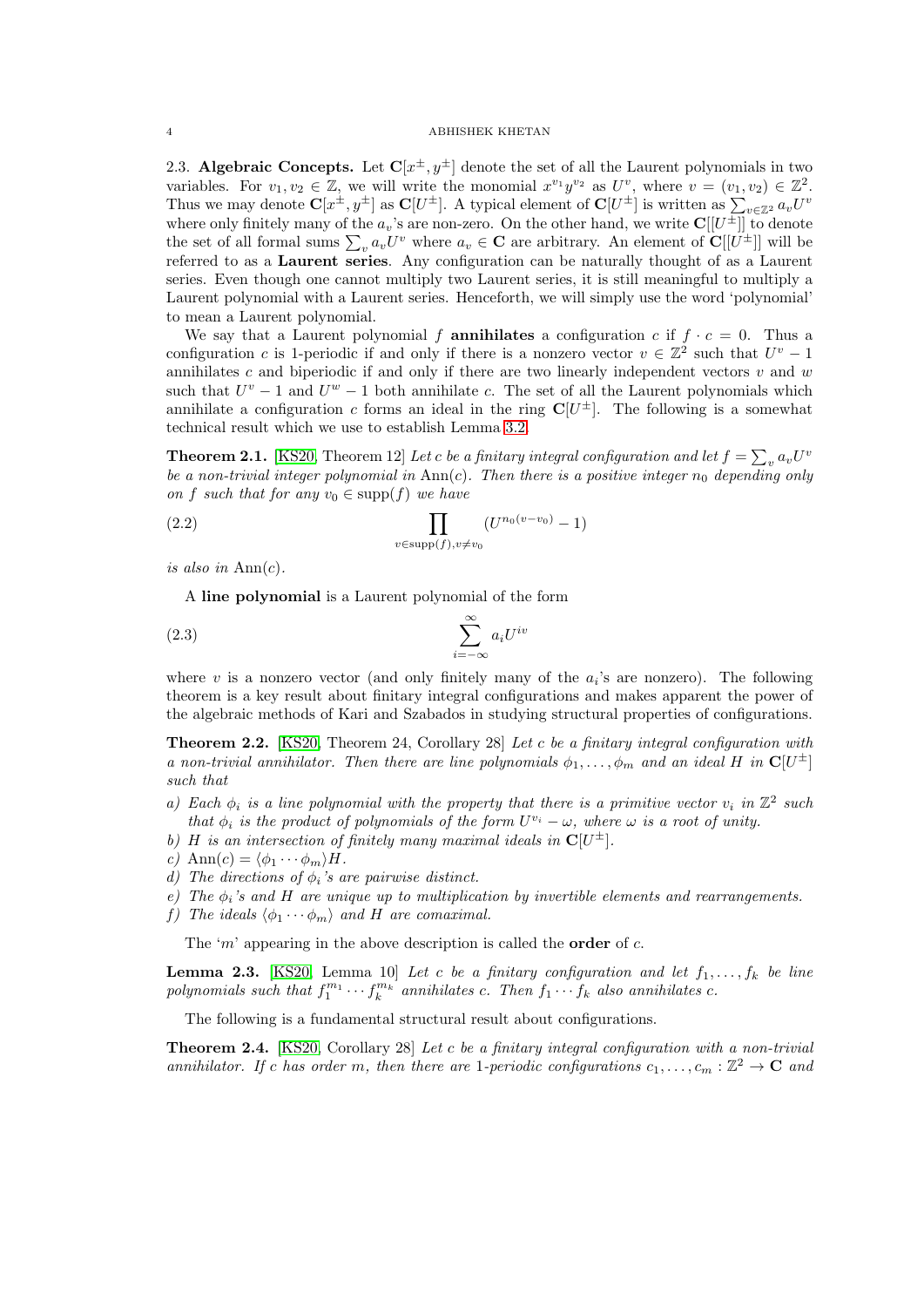a biperiodic configuration  $c':\mathbb{Z}^2\to\mathbf{C}$  such that

$$
(2.4) \t\t\t c = c_1 + \cdots + c_m + c'
$$

<span id="page-4-0"></span>2.4. Spectral Theorem. Let  $\mathbb{T}^2$  be the two dimensional torus. Let  $\nu$  be a probability measure on  $\mathbb{T}^2$ . There is a canonical representation of  $\mathbb{Z}^2$  on  $L^2(\mathbb{T}^2,\nu)$  which we now describe. Recall that the characters on  $\mathbb{T}^2$  are in bijection with  $\mathbb{Z}^2$ . Let us write  $\chi_g : \mathbb{T}^2 \to \mathbb{C}$  to denote the character corresponding to  $g \in \mathbb{Z}^2$ . Then we define a map  $\sigma_g: L^2(\mathbb{T}^2, \nu) \to L^2(\mathbb{T}^2, \nu)$  by writing  $\sigma_g(\phi) = \chi_g \phi$ , where the latter is the pointwise product of  $\chi_g$  and  $\phi$ . It can be easily checked that each  $\sigma_g$  is in fact a unitary linear map. Thus we get a map  $\sigma : \mathbb{Z}^2 \to \mathcal{U}(L^2(\mathbb{T}^2,\nu))$  which takes g to  $\sigma_q$ .

By the Stone-Weierstrass theorem we have the C-span of the characters are dense in  $C(\mathbb{T}^2)$ , where  $C(\mathbb{T}^2)$  is the set of all the complex valued continuous functions on  $\mathbb{T}^2$  equipped with the sup-norm topology. Also, since  $\mathbb{T}^2$  is a compact metric space, we have  $C(\mathbb{T}^2)$  is dense in  $L^2(\mathbb{T}^2,\nu)$ . Therefore the C-span of the characters are dense in  $L^2(\mathbb{T}^2,\nu)$ . From this we see that, if 1 denotes the constant map which takes the value 1 everywhere,  $\text{Span}\{\sigma_g 1: g \in \mathbb{Z}^2\}$  is dense in  $L^2(\mathbb{T}^2,\nu)$ . In other words, 1 is a cyclic vector for this representation. We now want to state a theorem which dictates that this is a defining property of unitary representations of  $\mathbb{Z}^2$ .

<span id="page-4-3"></span>**Theorem 2.5. Spectral Theorem.** Let H be a Hilbert space and  $\tau : \mathbb{Z}^2 \to \mathcal{U}(H)$  be a unitary representation of  $\mathbb{Z}^2$ . Suppose  $v \in H$  is a cyclic vector, that is,  $Span\{\tau_g v : g \in \mathbb{Z}^2\}$  is dense in H, and assume that v has unit norm. Then there is a unique probability measure  $\nu$  on  $\mathbb{T}^2$  and a unitary isomorphism  $\theta : H \to L^2(\mathbb{T}^2, \nu)$  with  $\theta(v) = \mathbf{1}$  such that the following diagram commutes for all  $g \in \mathbb{Z}^2$ 

$$
H \xrightarrow{\theta} L^2(\mathbb{T}^2, \nu)
$$

$$
\downarrow{\tau_g} \qquad \qquad \downarrow{\sigma_g}
$$

$$
H \xrightarrow{\theta} L^2(\mathbb{T}^2, \nu)
$$

So the above theorem says that the abstract representation  $\tau$  can be thought of as the canonical concrete representation  $\sigma$ , at the cost of a mysterious probability measure  $\nu$ . Thus understanding the measure  $\nu$  is equivalent to understanding  $\tau$ .

#### 3. Possible Directions of Weak Periodicity

<span id="page-4-2"></span><span id="page-4-1"></span>**Lemma 3.1.** Let  $c : \mathbb{Z}^2 \to \{0,1\}$  have a non-trivial annihilator. Assume that c is weakly periodic but not biperiodic. Let k be the smallest positive integer such that there exist 1-periodic binary configurations  $c_1, \ldots, c_k$  such that  $c = c_1 + \cdots + c_k$ . Then  $k = \text{ord}(c)$ . Further, each  $c_i$  is periodic in the direction of some  $\phi_i$ .

*Proof.* By Theorem [2.2](#page-3-1) we know that  $\text{Ann}(c) = \langle \phi_1 \cdots \phi_m \rangle H$  where each  $\phi_i$  is a line polynomials in pairwise distinct directions and H is the product of finitely maximal ideals. Let  $g_1, \ldots, g_k$  be nonzero vectors in  $\mathbb{Z}^2$  such that  $g_i \cdot c_i = c_i$  for  $i = 1, \ldots, k$ . The minimality of k implies that the  $g_i$ 's are pairwise linearly independent. By Theorem [2.2](#page-3-1) we know that each  $\phi_i$  is a product of polynomials of the form  $U^{v_i} - \omega_{ij}$  where  $v_i$  is a primitive vector in  $\mathbb{Z}^2$ ,  $\omega_{ij}$  is a root of unity. The  $v_i$ 's are pairwise linearly independent. Also, the  $\phi_i$ 's and H are uniquely determined.

Now since  $g_i$  fixes  $c_i$ , we have  $f(U) := \prod_{i=1}^k (U^{g_i} - 1) \in \text{Ann}(c)$ . Thus for any  $i \in \{1, ..., m\}$ we have a polynomial of the form  $U^{v_i} - \omega_{ij}$  divides  $f(U)$ , since the irreducible factors of  $\phi_i$  are of this form. This shows that each  $v_i$  is in the direction of some  $g_j$  and therefore  $k \geq m$ . This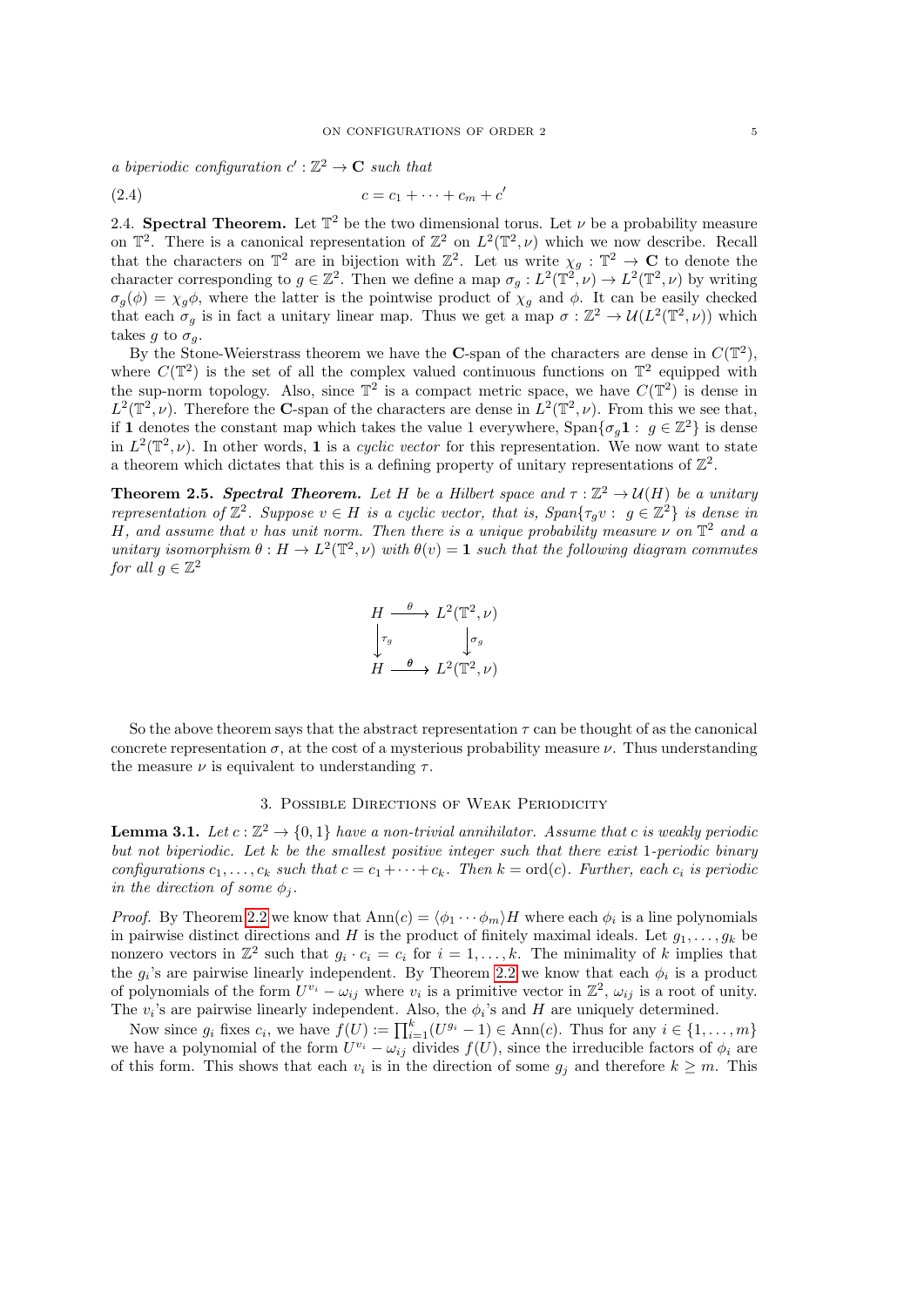also shows that each  $\phi_i$  divides some power of some  $U^{g_j} - 1$ . By relabeling the  $g_j$ 's if needed, we may assume that  $\phi_i$  divides some power of  $U^{g_i} - 1$  for  $i = 1, \ldots, k$ .

Assume that  $k > m$ . We will produce a contradiction. Say  $H = \prod_{i=1}^{l} \langle x - \alpha_i, y - \beta_i \rangle$  for some complex numbers  $\alpha_1, \ldots, \alpha_l, \beta, \ldots, \beta_l$ . Then

(3.1) 
$$
\phi_1 \cdots \phi_m (x - \alpha_1) \cdots (x - \alpha_l) \in \text{Ann}(c)
$$

Thus

(3.2) 
$$
[(x - \alpha_1) \cdots (x - \alpha_l)(U^{g_1} - 1) \cdots (U^{g_m} - 1)](c_1 + \cdots + c_k) = 0
$$

where we have appealed to Lemma [2.3](#page-3-2) to get rid of powers of  $U^{g_i} - 1$ . This gives

(3.3) 
$$
[(x - \alpha_1) \cdots (x - \alpha_l)(U^{g_1} - 1) \cdots (U^{g_m} - 1)](c_{m+1} + \cdots + c_k) = 0
$$

So the configuration  $c' := c_{m+1} + \cdots + c_k$  is finitary integral and has a non-trivial annihilator. Using Theorem [2.2](#page-3-1) we have  $\text{Ann}(c') = \langle \psi_1 \cdots \psi_t \rangle H'$  where  $\psi_i$ 's are line polynomials in pairwise different directions and  $H'$  is the intersection of finitely many maximal ideals. Note that the minimality of  $k$  implies that  $c'$  is not biperiodic.

In the reasoning above we may replace  $(x - \alpha_1) \cdots (x - \alpha_l)$  with  $(y - \beta_1) \cdots (y - \beta_l)$  to get (3.4)  $(x - \alpha_1) \cdots (x - \alpha_l) (U^{g_1} - 1) \cdots (U^{g_m} - 1)$  and  $(y - \beta_1) \cdots (y - \beta_l) (U^{g_1} - 1) \cdots (U^{g_m} - 1)$ 

are in Ann(c'). Fix  $j \in \{1, ..., t\}$ . Let  $w_j$  be a primitive vector such that  $U^{w_j} - \eta$  is an irreducible factor of  $\psi_i$ , where  $\eta$  is a root of unity. Now we have

(3.5) 
$$
U^{w_j} - \eta \text{ divides } (x - \alpha_1) \cdots (x - \alpha_l) (U^{g_1} - 1) \cdots (U^{g_m} - 1)
$$

and thus

 $(3.6)$  $w_j - \eta$  divides  $(x - \alpha_1) \cdots (x - \alpha_l)$  or  $U^{w_j} - \eta$  divides  $(U^{g_1} - 1) \cdots (U^{g_m} - 1)$ Similarly

 $(3.7)$  $w_j - \eta$  divides  $(y - \beta_1) \cdots (y - \beta_l)$  or  $U^{w_j} - \eta$  divides  $(U^{g_1} - 1) \cdots (U^{g_m} - 1)$ 

This implies that

$$
(3.8) \tU^{w_j} - \eta \text{ divides } (U^{g_1} - 1) \cdots (U^{g_m} - 1)
$$

Therefore  $w_j$  is in the direction of one of  $g_1, \ldots, g_m$ . But  $w_j$  is also in the direction of one of  $g_{m+1}, \ldots, g_k$  since  $(U^{g_{m+1}}-1)\cdots(U^{g_k}-1)$  also annihilates  $c'$ . This gives a contradiction. Thus we cannot have  $k > m$  and we conclude that  $k = m$ .

Let S be a finite subset of  $\mathbb{R}^2$ . For distinct points p and q in S define

(3.9) 
$$
\ell_{p,q} = \{t(p-q): t \in \mathbf{R}\}\
$$

So  $\ell_{p,q}$  is the line passing through p and q translated to make it pass through the origin. For a point  $v \in S$  define  $\text{Dir}_S(v)$  as the set  $\{\ell_{v,p}:\ p \in S, p \neq v\}$ . Finally define  $\text{Dir}(S)$  as  $\bigcap_{v \in S} \text{Dir}_S(v)$ , and we will refer to this as the **direction set** of S. In other words, a line  $\ell$  is in the direction set of S if and only if any line parallel to  $\ell$  is either disjoint with S or intersects S in at least two points.

<span id="page-5-0"></span>**Lemma 3.2.** Let c is be a binary configuration with a non-trivial annihilator. Then ord $(c) \leq$  $|\bigcap_{f \in \text{Ann}(c)} \text{Dir}(\text{supp}(f))|.$ 

*Proof.* Let  $\text{Ann}(c) = \langle \phi_1 \cdots \phi_m \rangle H$  by using Theorem [2.2.](#page-3-1) Let  $f \in \text{Ann}(c)$  be arbitrary and  $S = \text{supp}(f)$ . By Theorem [2.1](#page-3-3) and from the description of the  $\phi_i$ 's we see that once  $v_0$  in S is fixed, then each irreducible factor of  $\phi_i$  divides some  $U^{n_0(v-v_0)}-1$ . From here it is easy to see that the directions appearing in the  $\phi_i$ 's are all members of  $\text{Dir}_S(v_0)$ . But since this is true for each  $v_0$  in S, we have the lemma.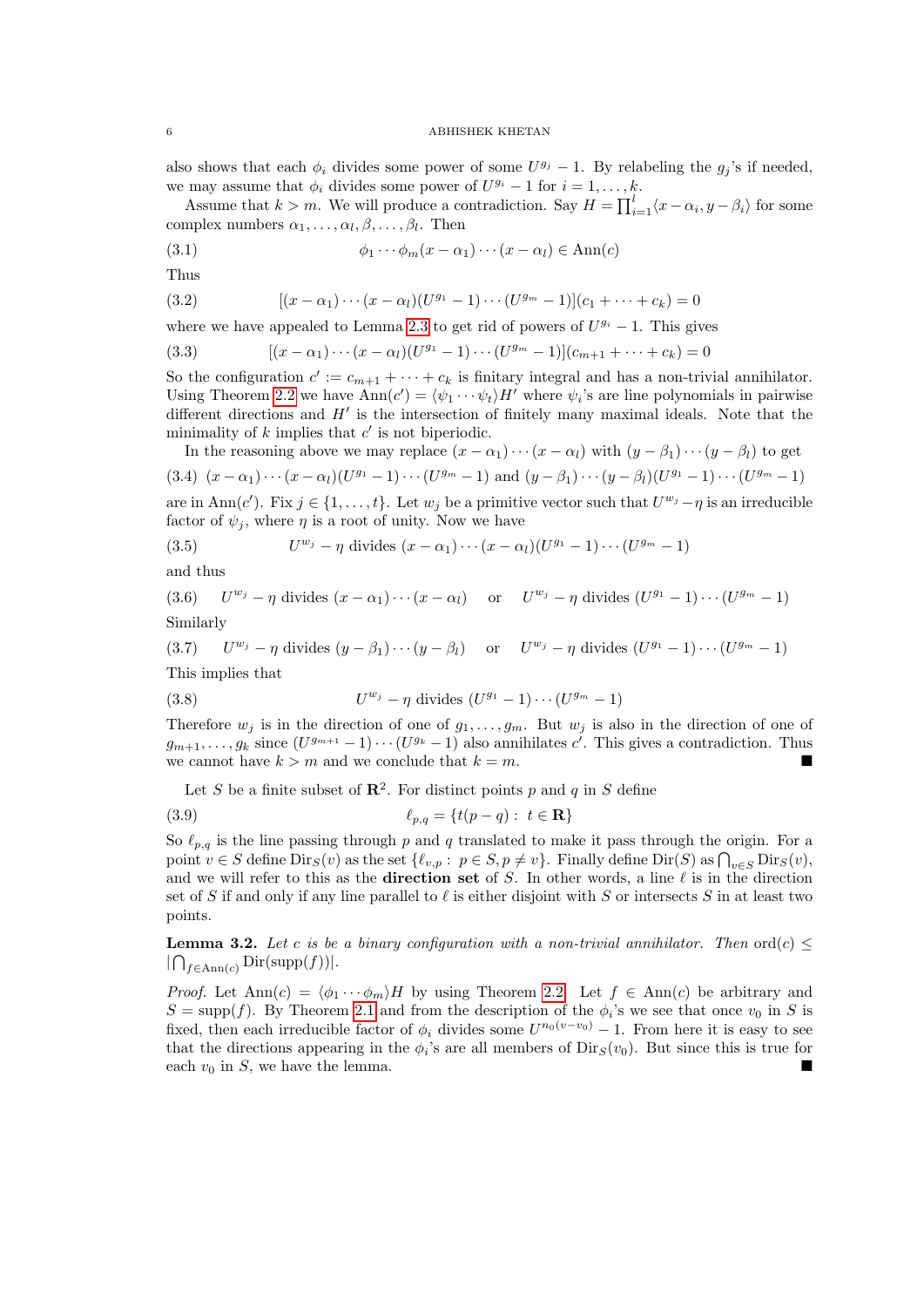Now suppose  $F \subseteq \mathbb{Z}^2$  is a cluster and c is an F-tiling of  $\mathbb{Z}^2$ . Define the Laurent polynomial

$$
(3.10)\qquad \qquad f(U) = \sum_{a \in F} U^{-a}
$$

Then we have  $fc = k1_{\mathbb{Z}^2}$ , and hence for any  $v \in \mathbb{Z}^2$  we have  $f_v := f - U^v f$  annihilates c. Note that  $\bigcap_{v\in\mathbb{Z}^2}$  Dir(supp $(f_v)$ )  $\subseteq$  Dir(F). This is because of the following reason. If  $\ell$  is a line not in  $Dir(F)$ , then F and  $v + F$  are disjoint, and the direction of v is different from  $\ell$ . Now if v is large enough, then the direction set of  $F \cup (v - F)$ , which is the support of  $f - U^{\nu}f$ , cannot have  $\ell$  in it. Thus by Lemma [3.2](#page-5-0) we have the following.

<span id="page-6-3"></span>**Lemma [3](#page-6-4).3.** Let F be a cluster and c be an F-tiling of  $\mathbb{Z}^2$ . Then  $\text{ord}(c) \leq |\text{Dir}(F)|^2$ .

<span id="page-6-5"></span>Therefore, if F is an exact cluster with  $|\text{Dir}(F)| \leq 1$ , then we know that all F-tilings are 1-periodic. As a simple application, we see that all the tilings of the clusters shown in Figure [1](#page-6-5) and Figure [2](#page-6-5) are biperiodic since their direction sets are empty.



FIGURE 1. L-shaped cluster.

Figure 2. Plus-shaped cluster.

An example of an exact cluster whose direction set has cardinality 4 is the following.



FIGURE 3. Octagon-shaped cluster.

## 4. ORDER TWO CONFIGURATIONS

# <span id="page-6-1"></span><span id="page-6-0"></span>4.1. Weak Periodicity.

<span id="page-6-2"></span>**Theorem 4.1.** Let c be a binary configuration with a nontrivial annihilator. If c has order 2 then c is weakly periodic.

<span id="page-6-4"></span> $3$ This result applies to *higher level tilings* introduced in [\[GT20\]](#page-15-6) as well.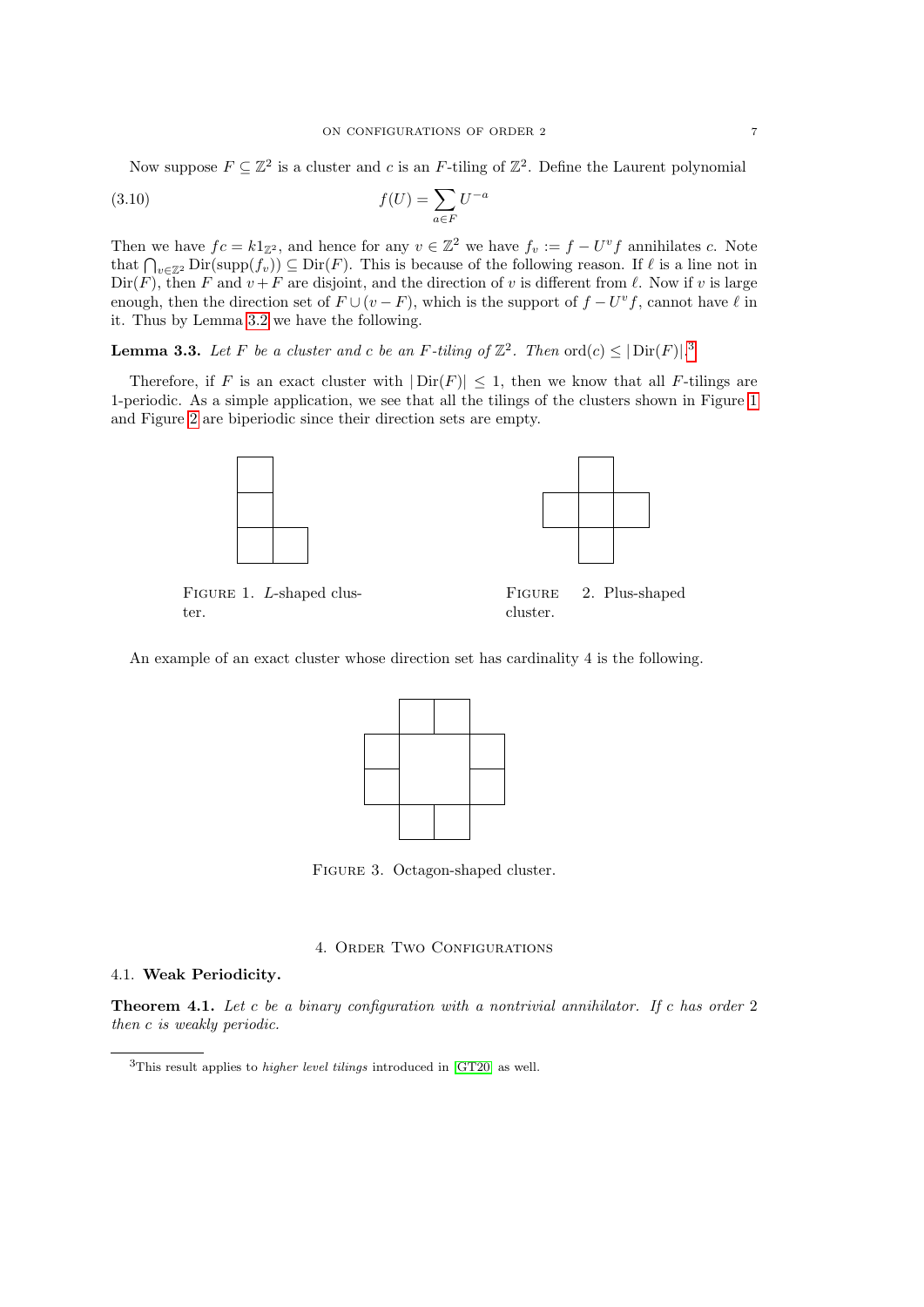*Proof.* By Theorem [2.4](#page-3-4) we can write  $c = c_0 + c_1 + c_2$ , where  $c_0$  is biperiodic and  $c_1$  and  $c_2$  are 1-periodic in linearly independent directions. Without loss of generality we may assume that  $c_1$  is periodic in the direction parallel to x-axis and  $c_2$  is periodic in the direction parallel to the y-axis. Let  $\Lambda$  be a finite index subgroup of  $\mathbb{Z}^2$  under the action of which  $c_0$  is invariant. Let n be an integer such that  $ne_1$  and  $ne_2$  both lie in  $\Lambda_0$ . Then we have  $(U^{ne_2}-1)(U^{ne_1}-1)c=0$ . Fix integers k and l and define  $d : \mathbb{Z}^2 \to \{0, 1\}$  as  $d(a, b) = c(k + na, \ell + nb)$ . Then  $(U^{e_2} - 1)(U^{e_1} - 1)d = 0$ . We claim that d is 1-periodic. If  $d(\cdot, q)$  is constant for all q then d is  $e_1$ -invariant. In the other case, there is an integer q and an integer p such that  $d(p,q) \neq d(p + 1, q)$ . It follows, since d takes values in  $\{0,1\}$ , that  $d(p, \cdot)$  and  $d(p+1, \cdot)$  are both constants. Inductively one can now show that  $d(p, \cdot)$  is constant for all p and hence d is e<sub>2</sub>-invariant.

The above argument shows that c is either  $ne_1$  or  $ne_2$ -invariant on every coset of  $n\mathbb{Z} \times$  $n\mathbb{Z}$ , and hence c is weakly periodic, and can be written as the sum of two 1-periodic binary configurations.

<span id="page-7-1"></span>Corollary 4.2. Let F be a cluster with  $|\text{Dir}(F)| \leq 2$  and T be an F-tiling. Then T can be partitioned into at most two 1-periodic subsets.

Proof. This follows immediately from Lemma [3.1](#page-4-2) and Theorem [4.1.](#page-6-2)

We now show that natural generalizations of Theorem [4.1](#page-6-2) do not hold, even after passing to the orbit closure. Before we proceed let us review some terminology from symbolic dynamics. A subset S of  $\mathbb Z$  is said to be **syndetic** if there is a positive integer N such that for all integers a we have  $\{a, a+1, \ldots, a+N-1\}$  has a non-empty intersection with S. A subset S of  $\mathbb{Z}^2$  is said to be **syndetic** if there is a positive integer N such that every ball of radius N in  $\mathbb{Z}^2$  has a empty intersection with S.

Let X be a compact metric space equipped with a continuous  $\mathbb Z$  action. We say that a point  $x \in X$  is uniformly recurrent if the set

$$
(4.1) \quad R(x,U) = \{n \in \mathbb{Z} : n \cdot x \in U\}
$$

is syndetic for all neighborhoods  $U$  of  $x$  in  $X$ . A similar definition of uniform recurrence can be given for a continuous  $\mathbb{Z}^2$  action on X.

Given a Z-action on X, we say that a subset A of X is **invariant** if  $n \cdot x \in A$  for all  $x \in A$ (and similarly for  $\mathbb{Z}^2$ -action). An action of  $\mathbb{Z}$  or  $\mathbb{Z}^2$  on X is said to be **minimal** if there is no non-empty proper closed invariant subset of X. It is a fact that an action of  $\mathbb{Z}$  or  $\mathbb{Z}^2$  is minimal on  $X$  if and only if every point of  $X$  is uniformly recurrent.

Any binary configuration c gives rise to a continuous action of  $\mathbb{Z}^2$  on the orbit closure of c in  ${0,1}^{\mathbb{Z}^2}$ . We say that c is **minimal** if the action of  $\mathbb{Z}^2$  on the orbit closure of c is minimal. This is equivalent to the uniform recurrence of c in  $\{0,1\}^{\mathbb{Z}^2}$ .

<span id="page-7-0"></span>4.2. Counterexample for Finitary Configurations. We prove the existence of a minimal configuration  $c: \mathbb{Z}^2 \to \{0,1,2\}$  having order 2 such that c is not weakly periodic (by weak periodicity of c we mean that each fiber of c is weakly periodic). Let  $\varphi, \psi \in \{0,1\}^{\mathbb{Z}}$  be arbitrary. Now define  $c_{\varphi,\psi} : \mathbb{Z}^2 \to \{0,1,2\}$  as

(4.2) 
$$
c_{\varphi,\psi}(i,j) = \begin{cases} \varphi(i) & \text{if } \psi(j) = 0\\ \varphi(i) + 1 & \text{if } \psi(j) = 1 \end{cases}
$$

It is clear that every row of  $(U^{e_2}-1)c_{\varphi,\psi}$  is constant, and hence  $(U^{e_1}-1)(U^{e_2}-1)c_{\varphi,\psi}=0$ . Therefore ord $(c_{\varphi,\psi})$  is at most 2. Let  $\mu$  be the uniform probability measure on  $\{0,1\}$ , and  $\mu^{\mathbb{Z}}$ be the corresponding product measure on  $\{0,1\}^{\mathbb{Z}}$ . Now given a nonzero vector g in  $\mathbb{Z}^2$ , the probability that  $c_{\varphi,\psi}$  is constant on  $\{ng : n \in \mathbb{Z}\}\$ is 0. Thus, since  $\mathbb{Z}^2$  is countable, for  $\mu^{\mathbb{Z}}$ -almost all  $\varphi$  and  $\psi$  we have  $c_{\varphi,\psi}$  is not weakly periodic. Lastly, it is also easy to argue that  $c_{\varphi,\psi}$  is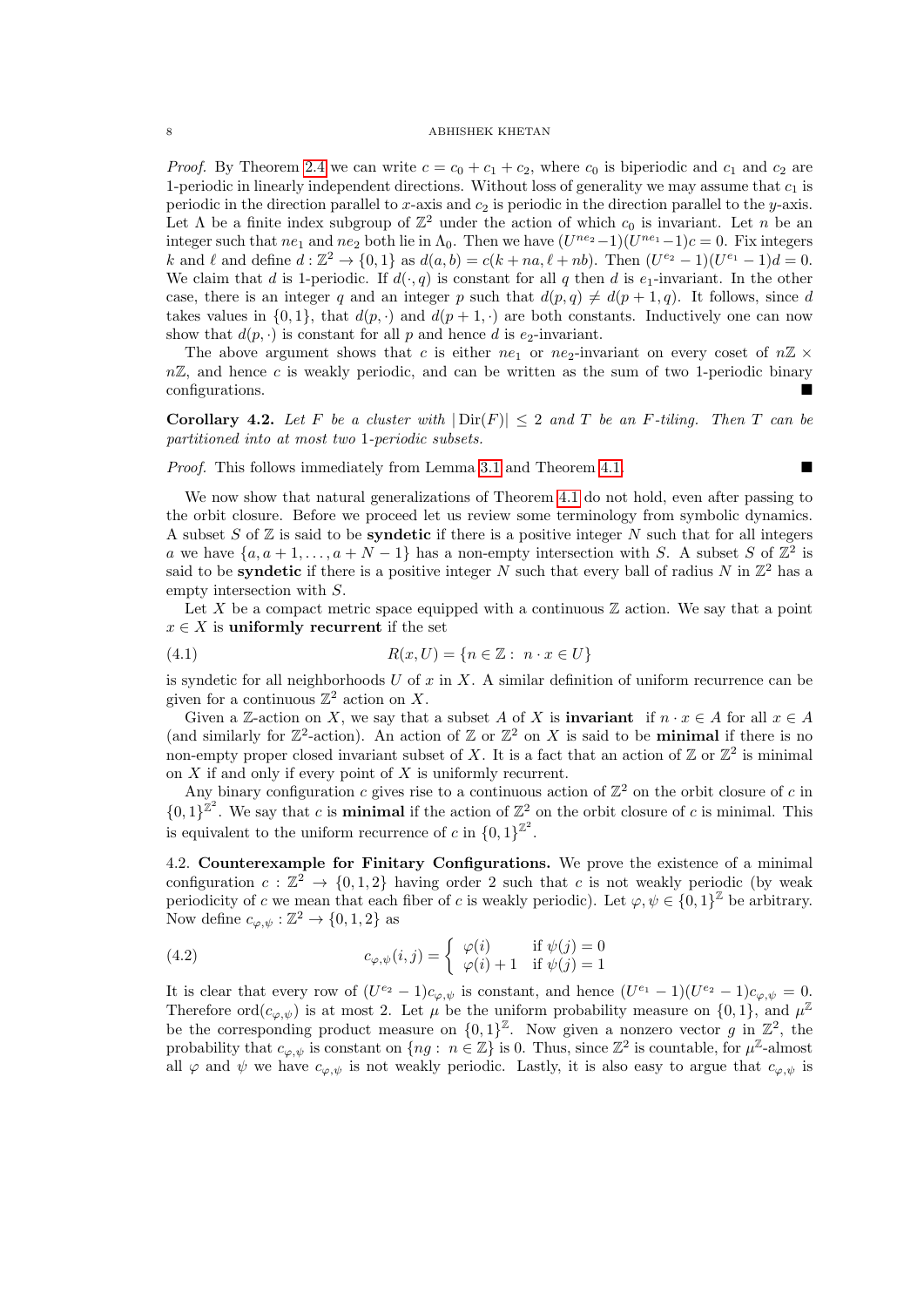uniformly recurrent, and hence its orbit closure is minimal with probability 1. We conclude that  $c_{\varphi,\psi}$  has order 2 and does not have a weakly periodic point in its orbit closure with probability 1, giving an abundance of the required counterexample.

<span id="page-8-0"></span>4.3. Counterexample for Binary Configurations with Order 3. We show the existence of a minimal binary configuration  $c$  which is not weakly periodic and has order 3. We use a construction given in [\[KS15,](#page-15-7) Section 5]. Let  $\alpha \in \mathbf{R}$  be irrational and define  $c^{(1)}, c^{(2)}, c^{(3)} : \mathbb{Z}^2 \to$  $\{0,1\}$  as

(4.3) 
$$
c^{(1)}(i,j) = \lfloor j\alpha \rfloor, \quad c^{(2)}(i,j) = \lfloor i\alpha \rfloor, \quad c^{(3)}(i,j) = \lfloor (i+j)\alpha \rfloor
$$

Now define  $c = c^{(3)} - c^{(1)} - c^{(2)}$  and note that c is a binary configuration. It was shown in [\[KS15\]](#page-15-7) that c is not weakly periodic.

We argue that c is uniformly recurrent. Note that  $c(i, j) = |i\alpha + \{j\alpha\}| - |i\alpha|$ , where  $\{x\}$ denotes the fractional part of x. Let N be an arbitrary positive integer and  $R_N$  be the rectangle  $[-N, N] \times [-N, N]$  in  $\mathbb{Z}^2$ . We want to show that the pattern  $c|_{R_N}$  induced on  $R_N$  by c appears in c syndetically. By the ergodicity of the irrational circle rotation, we see that  $n\alpha$  comes arbitrarily close to  $\alpha$  in  $\mathbb{R}/\mathbb{Z}$  syndetically as n varies over  $\mathbb{Z}$ , and thus the pattern that c induces on  $R_N$ is same as the pattern c induces on  $(n, 0) + R_N$  syndetically as n varies over Z. Similarly, the pattern that c induces on  $R_N$  is same as the pattern c induces on  $(0, m) + R_N$  syndetically as m varies over  $\mathbb{Z}$ . Putting these two observations together one sees that  $c|_{R_N}$  repeats syndetically in  $c$ . Since this is true for all positive integers  $N$ , we deduce that  $c$  is uniformly recurrent.

Thus the order of c must be greater that 2 since otherwise c, being uniformly recurrent, would be weakly periodic by Theorem [4.1.](#page-6-2) Also,  $(U^{e_1}-1)(U^{e_2}-1)(U^{e_1-e_2}-1)$  is an annihilator of c. Thus c has order 3 and hence is a required counterexample.

# 5. Clusters of Cardinality the Square of a Prime

<span id="page-8-1"></span>In [\[Sze98\]](#page-15-8) Szegedy showed that if F is an exact cluster of prime cardinality in  $\mathbb{Z}^2$  then every Ftiling is either 1-periodic or biperiodic. (Szegedy proved periodicity results in higher dimensions as well). In [\[KS20,](#page-15-2) Example 4] this result was reproved by using polynomial techniques.

In this section we prove that if  $F \subseteq \mathbb{Z}^2$  has cardinality of the form  $p^2$ , where p is a prime, then the orbit closure of any F-tiling has a point of order at most 2, and hence, by Corollary [4.2](#page-7-1) it can be written as a sum of at most two 1-periodic configurations. Thus this result can be viewed as an extension of Szegedy's result (in two dimensions) up to passing to orbit closure. First we collect some facts that will be used in the proof.

<span id="page-8-2"></span>5.1. Bhattacharya's Correspondence Principle. In [\[Bha16\]](#page-15-5) Bhattacharya proved the periodic tiling conjecture (See [\[LW96\]](#page-15-9)) in two dimensions by developing a correspondence principle which allows to transfer the problem to an ergodic theoretic setting. We discuss the relevant definitions and state the correspondence principle here which we will use later.

Let X be a subshift of  ${0,1}^{\mathbb{Z}^2}$  and  $\mu$  be a  $\mathbb{Z}^2$ -invariant probability measure on X. The action of  $\mathbb{Z}^2$  on X gives an action of  $\mathbb{Z}^2$  on  $L^2(X,\mu)$ : for  $\varphi \in L^2(X,\mu)$  and  $g \in \mathbb{Z}^2$ , we have

(5.1) 
$$
(g \cdot \varphi)(x) = \varphi(g \cdot x)
$$

for all  $x \in X$ . In fact,  $L^2(X, \mu)$  can be thought of as a  $\mathbb{C}[U^{\pm}]$  module as follows. For  $\alpha(U)$  $\sum_{v} a_{v} U^{v}$  in  $\mathbf{C}[U^{\pm}]$  and  $\varphi \in L^{2}(X, \mu)$ , we have

(5.2) 
$$
\alpha \cdot \varphi = \sum_{v} a_v (v \cdot \varphi)
$$

Thus, in particular,  $U^v \varphi = v \cdot \varphi$ .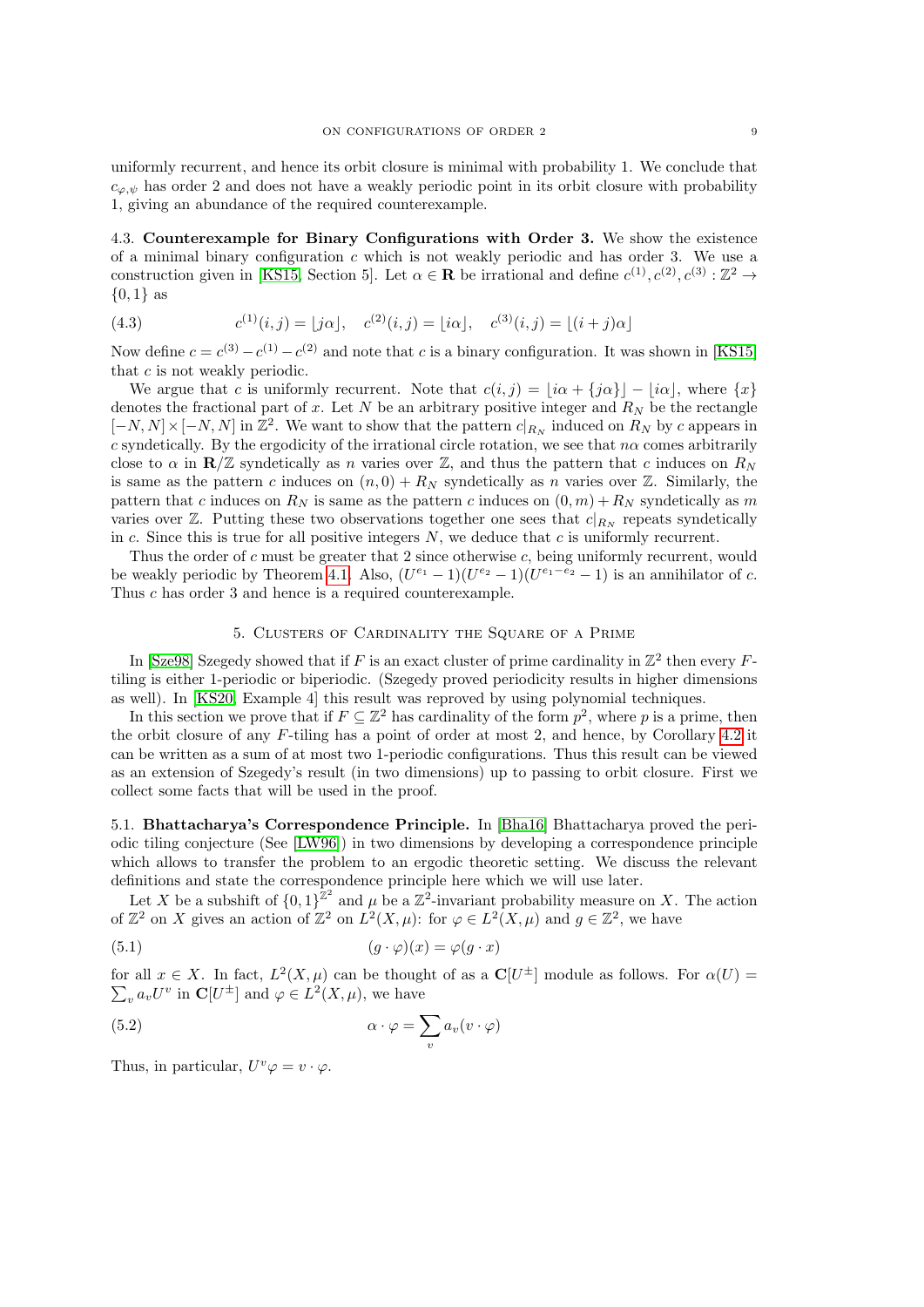We say that an element  $\varphi \in L^2(X, \mu)$  is 1**-periodic** if there is  $v \neq 0$  in  $\mathbb{Z}^2$  such that  $v \cdot \varphi = \varphi^A$ . An element  $\varphi \in L^2(X, \mu)$  is called **biperiodic** if there exist two linearly independent vectors u and v in  $\mathbb{Z}^2$  such that  $v \cdot \varphi = u \cdot \varphi = \varphi$ . A measurable subset B of X will be called 1-periodic if  $1_B$ is 1-periodic and is called biperiodic if  $1_B$  is biperiodic. Finally, we define a measurable subset B of X to be weakly periodic if there exists a partition  $B = B_1 \sqcup \cdots \sqcup B_k$  of B into finitely many measurable subsets  $B_1, \ldots, B_k$  such that each  $B_i$  is 1-periodic. Write  $A = \{x \in X : x(0,0) = 1\}.$ 

<span id="page-9-4"></span>**Lemma 5.1.** [\[Bha16,](#page-15-5) Section 2] **Bhattacharya's Correspondence Principle.** If A is weakly periodic (1-periodic), then  $\mu$ -almost every point in X is weakly periodic (1-periodic).

<span id="page-9-0"></span>5.2. A Digression: Order Versus Support of the Spectral Measure. Let  $c$  be a binary configuration with a non-trivial annihilator. Following [\[Bha16\]](#page-15-5), let  $X$  be the orbit closure of  $c$ in  $\{0,1\}^{\mathbb{Z}^2}$  and let  $A \subseteq X$  be defined as

$$
(5.3) \t\t A = \{x \in X : x(0,0) = 1\}
$$

Equip X with a  $\mathbb{Z}^2$ -ergodic measure  $\mu$  and let  $f = 1_A$ .

<span id="page-9-2"></span>**Lemma 5.2.** Let  $\phi(U) \in \mathbb{C}[U^{\pm}]$  be a polynomial that annihilates c. Then  $\phi$  annihilates f too.

*Proof.* Let  $\phi = \sum_{v} a_v U^v$ , where only finitely many of the  $a_v$  are nonzero. Then we want to show that  $\phi \cdot f = 0$ . Let c' be an arbitrary member of in the orbit of c. We will show that  $\phi \cdot f$  vanishes at c'. Let  $g \in \mathbb{Z}^2$  be such that  $c' = g \cdot c = U^g c$ . Then

(5.4) 
$$
(\phi \cdot f)c' = \left[ (\sum_v a_v U^v) f \right](g \cdot c) = \sum_v a_v f((v+g) \cdot c) = \sum_v a_v c(-g-v) = (\phi \cdot c)(-g) = 0
$$
  
\nNow we have the desired result by using the continuity of  $\phi$ ,  $f$ .

Now we have the desired result by using the continuity of  $\phi \cdot f$ .

Let  $\nu$  be the spectral measure on  $\mathbb{T}^2$  corresponding to the function  $f/||f||_2$  as discussed in Section [2.4.](#page-4-0) In [\[Bha16,](#page-15-5) Lemma 3.2] Bhattacharya showed that there is a finite set  $\Delta$  in  $\mathbb{Z}^2 \setminus \{0\}$ such that the support of  $\nu$  is contained in the union of the kernels of the characters corresponding to the elements in  $\Delta$ . This is the analytic analog of the notion of order as defined by Kari and Szabados in [\[KS20\]](#page-15-2). Indeed, we make this analogy precise by means of the following lemma.

<span id="page-9-3"></span>**Lemma 5.3.** If c has order m, then there exist pairwise linearly independent vectors  $q_1, \ldots, q_m$ in  $\mathbb{Z}^2$  such that

(5.5) 
$$
\text{supp}(\nu) \subseteq \ker \chi_{g_1} \cup \dots \cup \ker \chi_{g_m}
$$

*Proof.* By Theorem [2.4](#page-3-4) we can write  $c$  as

$$
(5.6) \qquad \qquad c = c_1 + \dots + c_m + c'
$$

where each  $c_i$  is 1-periodic (possibly complex valued) and  $c'$  is biperiodic (again, possibly complex valued). Let  $g_1, \ldots, g_m$  be nonzero periodicity vectors for  $c_1, \ldots, c_m$ . By scaling the  $g_i$ 's if necessary, we may assume that each  $g_i$  fixes  $c'$ . Since the order of c is m, we must have that the  $g_i$ 's are pairwise linearly independent. It follows that  $(U^{g_1}-1)\cdots(U^{g_m}-1)c=0$ , and hence, by Lemma [5.2,](#page-9-2) we have

(5.7) 
$$
(U^{g_1} - 1) \cdots (U^{g_m} - 1)f = 0
$$

Applying the spectral theorem, we get that

(5.8)  $(\chi_{g_1} - 1) \cdots (\chi_{g_m} - 1) = 0$ 

in  $L^2(\mathbb{T}^2, \nu)$ , whence the desired result is immediate.

<span id="page-9-1"></span><sup>&</sup>lt;sup>4</sup>We emphasize that this equation is written in  $L^2$  and hence, when f is an actual function, it only says that f and  $v \cdot f$  agree almost everywhere and not necessarily everywhere.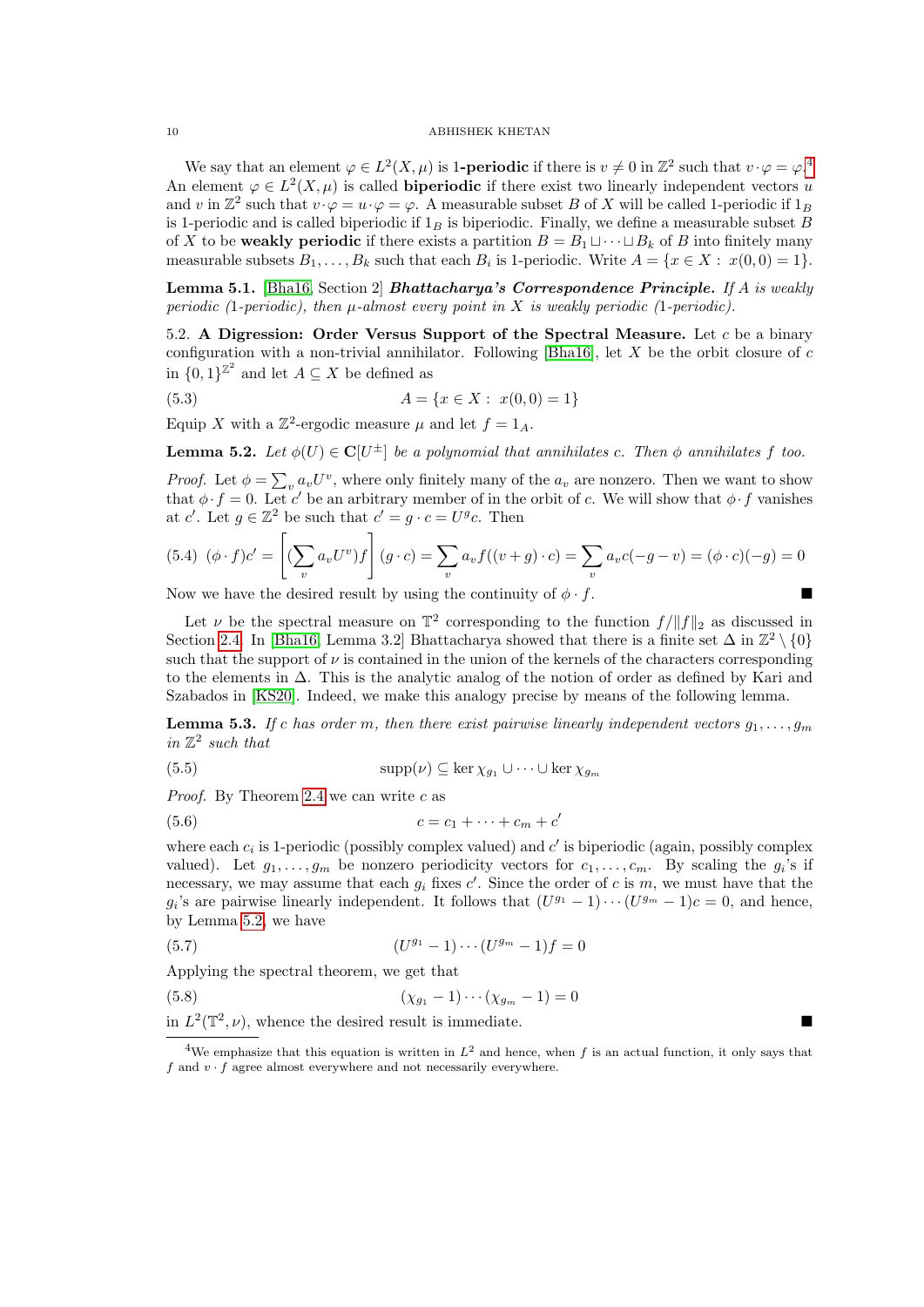**Corollary 5.4.** If c has order 2 then there exist linearly independent vectors g and h in  $\mathbb{Z}^2$  such that

(5.9) 
$$
f = f_0 + f^g + f^h
$$

where  $f_0$  is biperiodic and  $f^g$  and  $f^h$  are the orthogonal projections of f onto the space of g and h-invariant vectors in  $L^2(X,\mu)$  respectively.

*Proof.* This is immediate from [\[Bha16,](#page-15-5) Theorem 3.3] and Lemma [5.3.](#page-9-3)<sup>[5](#page-10-1)</sup>

# <span id="page-10-0"></span>5.3. Preparatory Lemmas.

<span id="page-10-2"></span>**Lemma 5.5.** Let p be a prime and S be a subset of  $\mathbb{Z}^2$  of cardinality  $p^2$  such that there exist two distinct lines l and m passing thorough the origin such that whenever a line is parallel to either  $l$  or  $m$ , it intersects  $S$  in a set of cardinality divisible by  $p$ . Then  $S$  is a rectangle.

*Proof.* Without loss of generality assume that l is in the direction of  $(1, 0)$  and m is in the direction of  $(0,1)$ . Let  $b \in \mathbb{Z}$  be the smallest integer such that the line  $\{(x, b) \in \mathbb{Z}^2 : x \in \mathbb{Z}\}\$ intersects F. By translating F if necessary, we may assume that  $b = 0$ . Let a be the smallest integer such that  $(a, 0)$  is in F, and again, we may assume that  $a = 0$ . Define

(5.10) 
$$
A = F \cap \{(m, 0) : m \in \mathbb{Z}\} \text{ and } B = F \cap \{(0, n) : n \in \mathbb{Z}\}\
$$

We claim that  $F = A \times B$ . Let  $A = \{(a_0, 0), \ldots, (a_{kp-1}, 0)\}\)$ , where  $0 = a_0 < \cdots < a_{kp-1}$ , and k is a positive integer. Similarly, let  $B = \{(0, b_0), \ldots, (0, b_{\ell p-1})\}$ , where  $0 = b_0 < \cdots < b_{\ell p-1}$  and  $\ell$  is a positive integer. The sets

(5.11) 
$$
F \cap \{(a_i, n): n \in \mathbb{Z}\}, i = 0, \dots, kp - 1
$$

are pairwise disjoint and each of these has size divisible by p. Thus the size of F is at least  $kp^2$ , forcing  $k = 1$ . Similarly  $\ell = 1$ . This also shows that F is contained in  $A \times \mathbb{Z}$ . Similarly, F is contained in  $\mathbb{Z} \times B$ . Therefore F is contained in  $A \times B$ . Since F and  $A \times B$  have the same cardinality, we have  $F = A \times B$ .

An element  $\gamma \in S^1$  is said to be **irrational** if it is of the form  $e^{i\theta}$ , there  $\theta$  is an irrational multiple of  $2\pi$ . Equivalently,  $\gamma \in S^1$  is irrational if there is no non-trivial character of  $S^1$  in whose kernel  $\gamma$  lies. More generally, elements  $\gamma_1, \ldots, \gamma_m$  in  $S^1$  are called **rationally independent** if there is no non-trivial character  $\chi$  of  $(S^1)^m$  such that  $\chi(\gamma_1, \ldots, \gamma_m) = 1$ .

<span id="page-10-3"></span>**Lemma 5.6.** Let  $\gamma_1, \ldots, \gamma_n$  be irrational elements in  $S^1$  and  $x_1, \ldots, x_n$  be complex numbers. Assume that

(5.12) 
$$
(\gamma_1^k - 1)x_1 + \cdots + (\gamma_n^k - 1)x_n \in \mathbb{Z}
$$

for all non-negative integers  $k$ . Then the above expression is 0 for all  $k$ .

*Proof.* Let m be the size of a maximal rationally independent subset of  $\{\gamma_1, \ldots, \gamma_n\}$ . By renumbering the  $\gamma_i$ 's and  $x_i$ 's if required, we may assume that  $\{\gamma_1, \ldots, \gamma_m\}$  is a maximal rationally independent subset of  $\{\gamma_1,\ldots,\gamma_n\}$ . Thus we can find vectors  $v_1,\ldots,v_n$  in  $\mathbb{Z}^m$  such that

(5.13) 
$$
\gamma_1^{v_i(1)} \cdots \gamma_m^{v_i(m)} = \gamma_i
$$

for  $i = 1, \ldots, n$ . where  $v(i)$  denotes the *i*-th coordinate of any  $v \in \mathbb{Z}^m$ . Define the Laurent polynomial  $f(U)$  in  $\mathbf{C}[U_1^{\pm}, \dots, U_m^{\pm}]$  as

(5.14) 
$$
f(U) = (U^{v_1} - 1)x_1 + \dots + (U^{v_n} - 1)x_n
$$

<span id="page-10-1"></span><sup>&</sup>lt;sup>5</sup>The idea is to pass to the  $L^2(\mathbb{T}^2, \nu)$  world by applying the spectral theorem and proving the corresponding statement there.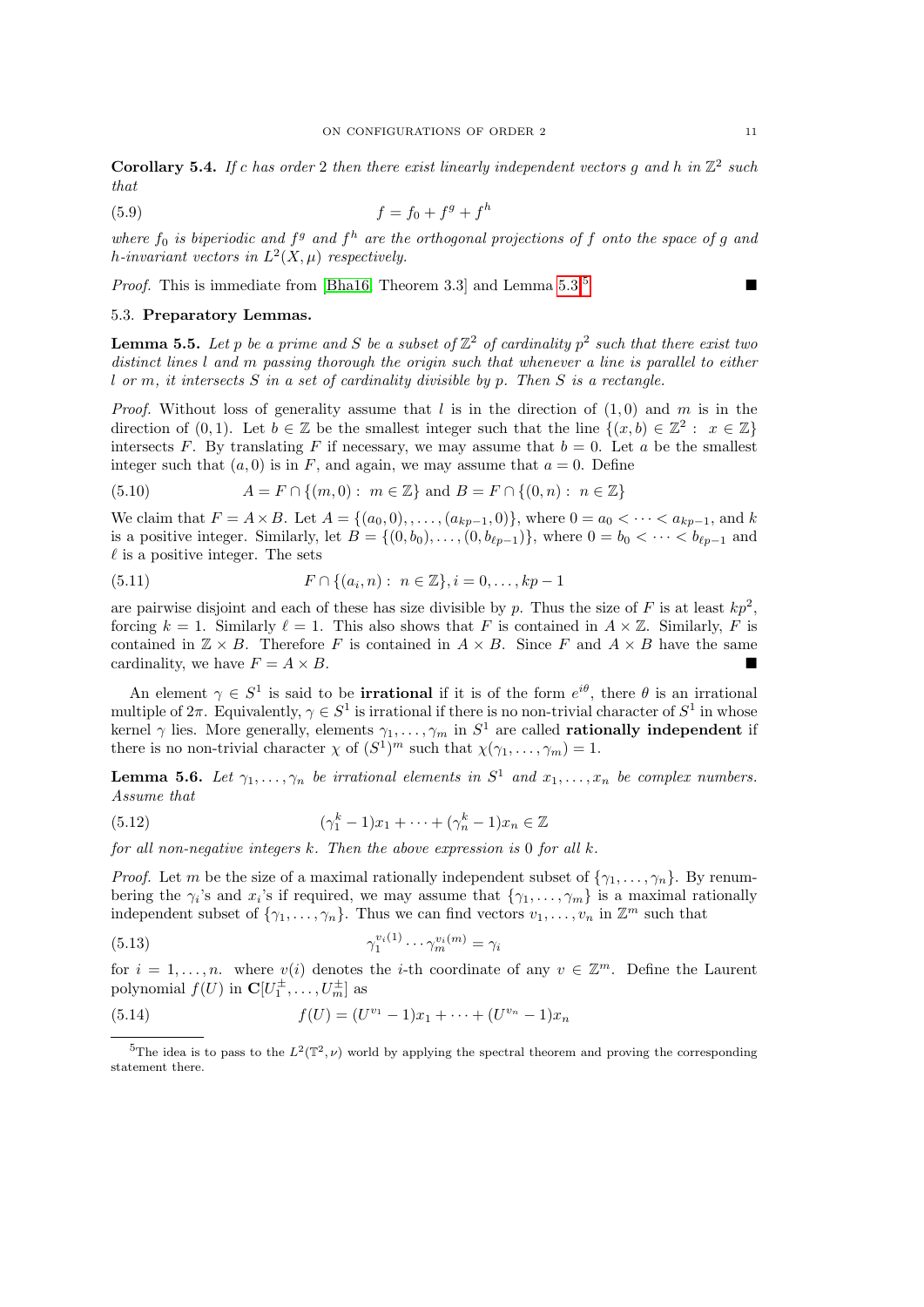Then we have

(5.15) 
$$
f(\gamma_1^k, ..., \gamma_m^k) = (\gamma_1^k - 1)x_1 + ... + (\gamma_n^k - 1)x_n
$$

By the rational independence of  $\gamma_1, \ldots, \gamma_m$ , we know that the set  $\{(\gamma_1^k, \ldots, \gamma_m^k): k \geq 0\}$  is dense in  $(S^1)^m$ .<sup>[6](#page-11-1)</sup> Thus the image of f on a dense set of  $(S^1)^m$  is contained in Z. Since f is continuous, this implies that the image of  $(S^1)^m$  under f is contained in Z. The connectedness of  $(S^1)^m$  now yields that the image of  $(S^1)^m$  under f is a singleton. However, for any  $\varepsilon > 0$ , we can find a k such that  $|\gamma_i^k - 1| < \varepsilon$  for each  $1 \leq i \leq n$ , and thus we must have that f is identically zero on  $(S<sup>1</sup>)<sup>m</sup>$ , finishing the proof.

<span id="page-11-2"></span>**Lemma 5.7.** Let  $h = (a, b)$  be a primitive vector in  $\mathbb{Z}^2$  and n be a positive integer. Then

(5.16) 
$$
\ker(\chi_{nh}) = \left\{ \left( \frac{ka}{n(a^2 + b^2)} - bt, \frac{kb}{n(a^2 + b^2)} + at \right) : t \in \mathbb{R}/\mathbb{Z}, k \in \mathbb{Z} \right\}
$$

Proof. See Appendix [A](#page-14-0) for a proof.

# <span id="page-11-0"></span>5.4. Our Periodicity Result.

<span id="page-11-6"></span>**Lemma 5.8. Dilation Lemma.** [\[HK16,](#page-15-10) Corollary 11] Let  $F \subseteq \mathbb{Z}^2$ . If T is an F-tiling then for all  $\alpha$  relatively prime with |F| we have T is also an  $\alpha F$ -tiling, where  $\alpha F = {\alpha a : a \in F}$ .

It should be noted that various authors ([\[Tij95\]](#page-15-11), [\[Sze98\]](#page-15-8), [\[KS20\]](#page-15-2), [\[Bha16\]](#page-15-5), [\[GT20\]](#page-15-6)) had discovered the above lemma in one form or another.

<span id="page-11-5"></span>**Lemma 5.9.** Let F be a cluster containing the origin. Suppose  $g_0$  is a nonzero vector in  $\mathbb{Z}^2$ such that  $\ker(\chi_{g_0})$  has infinitely many points which satisfy each of the equations

<span id="page-11-3"></span>(5.17) 
$$
\sum_{g \in F} \chi_{\alpha g} = 0, \quad \alpha \text{ coprime to } p
$$

Then for any line  $\ell$  in  $\mathbb{R}^2$  that is parallel to the direction of  $g_0$ , the number of points in the intersection of  $F$  and  $\ell$  is divisible by  $p$ .

*Proof.* Let  $h = (a, b)$  be a primitive vector and n be a positive integer such that  $g_0 = nh$ . By Lemma [5.7](#page-11-2) we have

(5.18) 
$$
\ker(\chi_{g_0}) = \left\{ \frac{k}{n(a^2 + b^2)} h + (-bt, at) \in (\mathbf{R}/\mathbb{Z})^2 : t \in \mathbf{R}/\mathbb{Z}, 0 \le k \le n(a^2 + b^2) - 1 \right\}
$$

Therefore, we can find a rational  $r$  such that infinitely many elements of the set

(5.19) 
$$
\{rh + (-bt, at) \in \mathbf{R}^2 : 0 \le t < 1\}
$$

satisfy Equations [5.17.](#page-11-3) Let  $r = c/d$ , where c and d are relatively prime integers and write  $v = (-b, a)$ . We get, for each  $\alpha$  coprime to p,

(5.20) 
$$
\sum_{g \in F} e^{2\pi i r \alpha \langle g, h \rangle} e^{2\pi i \alpha \langle g, v \rangle t} = 0
$$

for infinitely many  $t \in [0, 1)$ . Therefore, the (Laurent) polynomial

<span id="page-11-4"></span>(5.21) 
$$
\sum_{g \in F} e^{2\pi i r \alpha \langle g, h \rangle} z^{\alpha \langle g, v \rangle}
$$

is satisfied by infinitely many  $z \in S^1$  for each  $\alpha$  coprime to p. Let  $\beta$  be coprime to p such that  $d/\beta$  is a power of p and say  $d/\beta = p^m$  for some  $m \ge 0$ . Then, by Equation [5.21](#page-11-4) the polynomial

(5.22) 
$$
\sum_{g \in F} e^{2\pi i r \beta \langle g, h \rangle} z^{\beta \langle g, v \rangle} = \sum_{g \in F} e^{2\pi i \langle g, h \rangle c / p^m} z^{\beta \langle g, v \rangle}
$$

<span id="page-11-1"></span> ${}^{6}$ See Theorem 4.14 in [\[EW11\]](#page-15-12).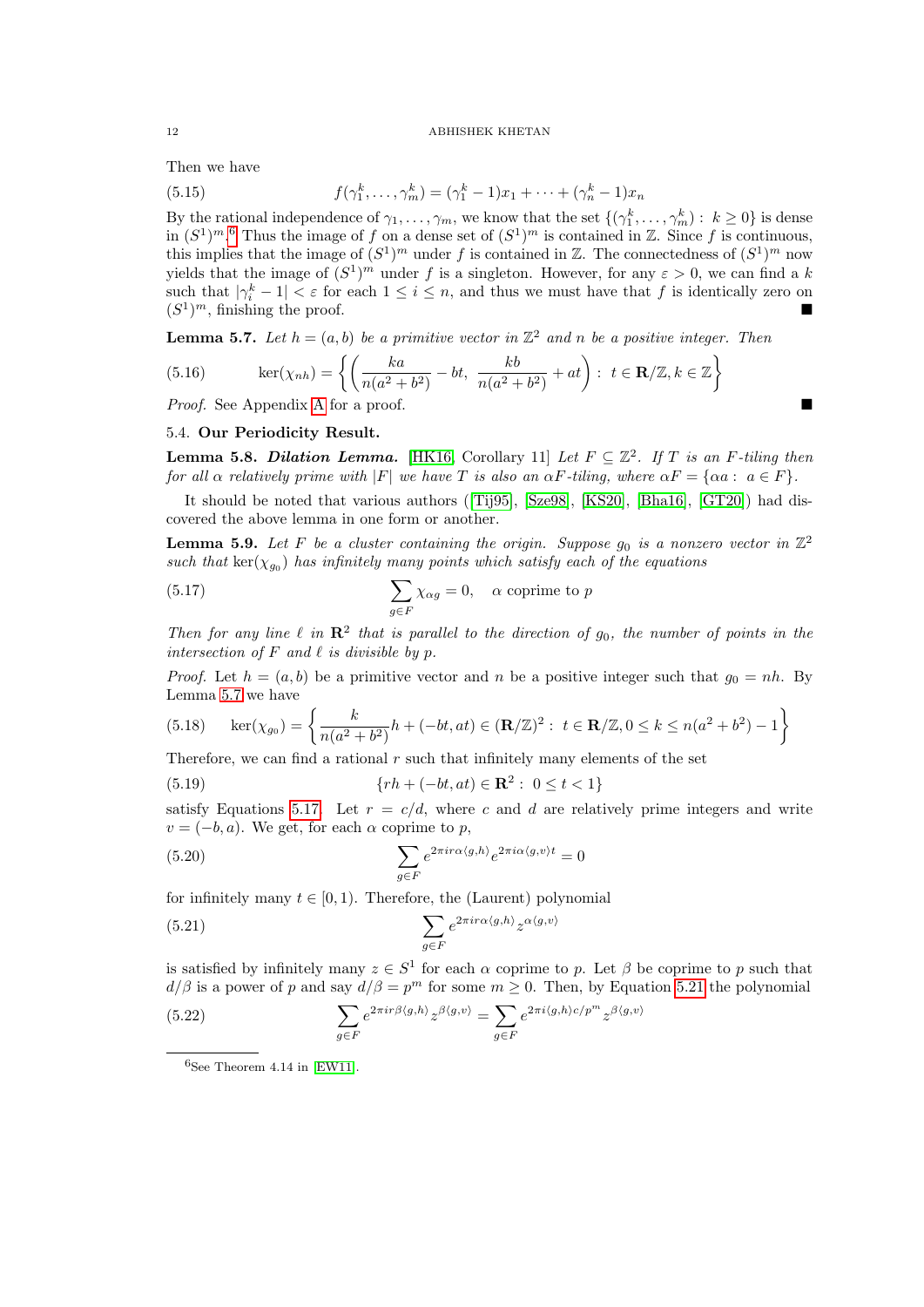has infinitely many solutions in  $S<sup>1</sup>$  and is hence identically zero. Define an equivalence relation  $\sim_v$  on F by writing  $g_1 \sim_v g_2$  for  $g_1, g_2 \in F$  if  $\langle g_1, v \rangle = \langle g_2, v \rangle$ . Let  $F_1, \ldots, F_l$  be all the equivalence classes in F. The coefficients of the above polynomial are

<span id="page-12-1"></span>(5.23) 
$$
\sum_{g \in F_j} e^{2\pi i \langle g, h \rangle c/p^m}, \quad j = 1, \dots, l.
$$

and hence each of these terms are 0. If  $m = 0$  then this cannot happen and hence we must have  $m \geq 1$ . This implies that p divides d and hence, since c is relatively prime to d, we have c is coprime to p. Let  $\zeta$  denote the complex number  $e^{2\pi i/p^m}$ . By Equation [5.23](#page-12-1) we have  $\zeta$  is a root of each of the (Laurent) polynomials

(5.24) 
$$
\sum_{g \in F_j} z^{\langle g, h \rangle c}, \quad j = 1, ..., l
$$

Therefore each of these polynomials are divisible by the  $p^m$ -th cyclotomic polynomial  $\Phi_{p^m}(z)$  $\Phi_p(z^{p^{m-1}})$ . Since c is coprime to p, we conclude that, in fact, the polynomials

(5.25) 
$$
\sum_{g \in F_j} z^{\langle g, h \rangle}, \quad j = 1, \dots, l
$$

are all divisible by  $\Phi_p(z^{p^{m-1}})$ . Say  $\sum_{g \in F_j} z^{\langle g,h \rangle} = \Phi_p(z^{p^{m-1}}) \Psi_j(z)$  for some integer (Laurent) polynomial  $\Psi_i(z)$ . Substituting  $z = 1$  in particular shows that each  $|F_i|$  is divisible by p and we are done.

<span id="page-12-0"></span>**Theorem 5.10.** Let F be an exact cluster with cardinality  $p^2$ , where p is a prime and T be an  $F\text{-}tilina.$  Then the orbit closure of T has a point of order at most 2.

*Proof.* We recall some notations. Let  $X \subseteq \{0,1\}^{\mathbb{Z}^2}$  be the set of all the F-tilings and  $\mu$  be a  $\mathbb{Z}^2$ -ergodic probability measure on X, which we may assume to be concentrated on the orbit closure of T. We define  $A = \{x \in X : x(0,0) = 1\}$  and  $f \in L^2(X,\mu)$  as the characteristic function on A. Let  $\nu$  be the spectral measure associated to the unit vector  $f/\|f\|_2$  in  $L^2(X,\mu)$ and  $\theta$  be the unitary isomorphism between  $H_f$  — the span closure of the orbit of  $f/\|f\|_2$  — and  $L^2(\mathbb{T}^2,\nu)$  as discussed in Theorem [2.5.](#page-4-3) We will use  $\mathbb{T}$  to denote the unit circle and not  $\mathbb{R}/\mathbb{Z}$ .

Let  $\Delta \subseteq \mathbb{Z}^2 \setminus \{0\}$  be of minimum possible size such that the spectral measure  $\nu$  associated to  $f/\|f\|_2$  is supported on  $\bigcup_{g\in\Delta}\ker(\chi_g)$ . We know such a  $\Delta$  exists by Lemma [5.3.](#page-9-3) Consider the equations

(5.26) 
$$
\sum_{g \in F} \chi_{\alpha g} = 0, \quad \alpha \text{ coprime to } p
$$

If there exist two distinct members  $g_0$  and  $g_1$  in  $\Delta$  such that infinitely many members of ker $(\chi_{g_i})$ ,  $i = 0, 1$ , satisfy each of the equations above, then by Lemma [5.9](#page-11-5) we would have two distinct lines  $\ell$  and  $\ell'$  passing though the origin such that if  $\ell''$  is a line parallel to either  $\ell$  or  $\ell'$ , then the number of points of F that  $\ell''$  passes through is divisible by p. This combined with Lemma [5.5](#page-10-2) shows that  $F$  is a rectangle. Since the direction set of a rectangle has size at most 2, we deduce by Lemma [3.3](#page-6-3) that the order of any F-tiling is most 2.

So we may assume that there is at most one  $g_0$  in  $\Delta$  with the property that infinitely many elements of  $\ker(\chi_{g_0})$  are solutions to each of the following equations

(5.27) 
$$
\sum_{g \in F} \chi_{\alpha g} = 0, \quad \alpha \text{ coprime to } p
$$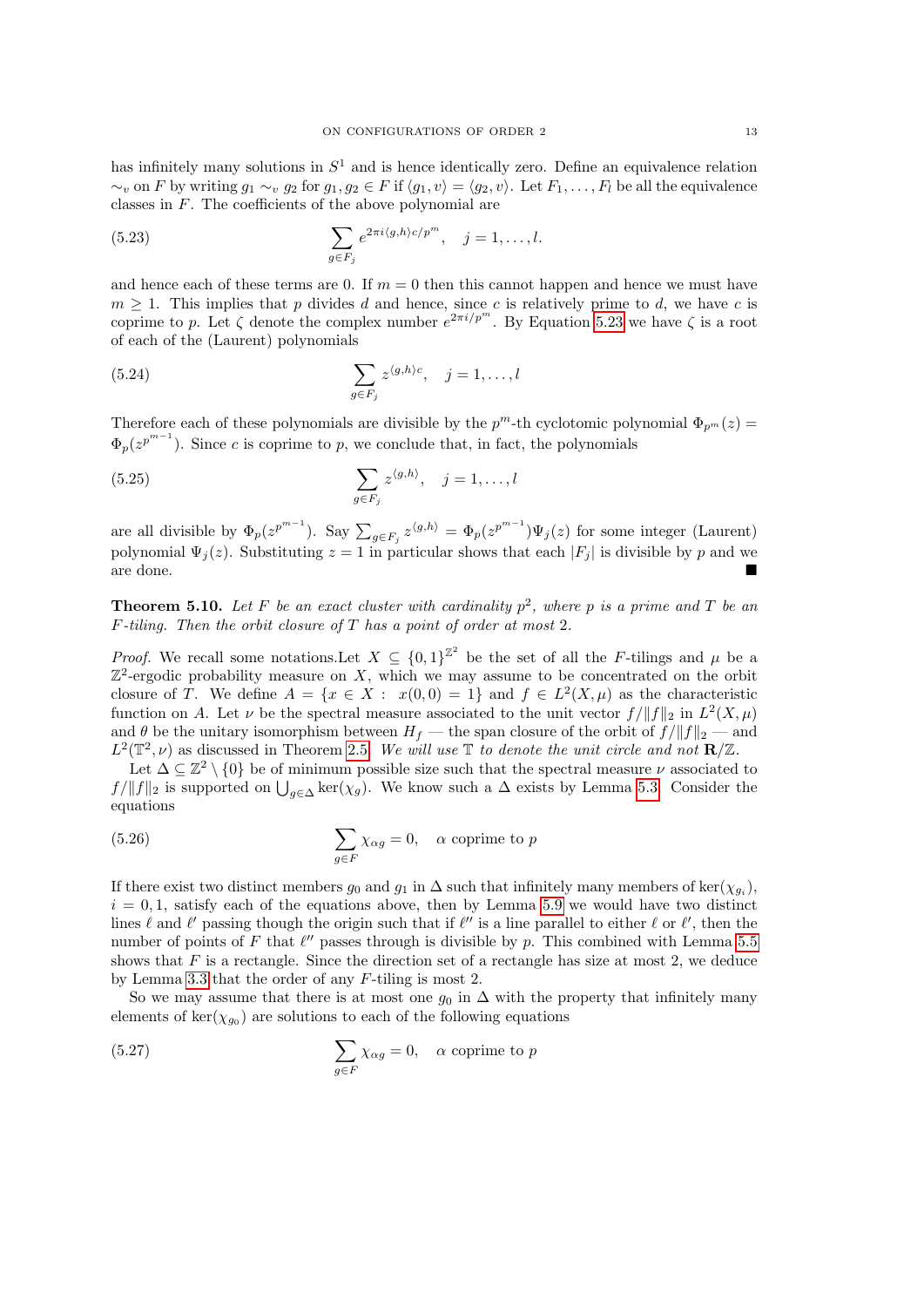Applying Lemma [5.8](#page-11-6) we have every element of X is an  $(\alpha F)$ -tiling, whenever  $\alpha$  is coprime to p. Therefore

$$
\sum_{g \in F} 1_{\alpha gA} = 1_X
$$

whenever  $\alpha$  is coprime to p. The function  $1_X$  is invariant under each  $g \in \mathbb{Z}^2$ , and hence so is its image under  $\theta$ . The only elements of  $L^2(\mathbb{T}^2, \nu)$  that are invariant under each element of  $\mathbb{Z}^2$  are the functions in the span of  $\delta_{(1,1)}$ , the Dirac delta function concentrated at  $(1,1)$ . Therefore we get from the previous equation that

(5.29) 
$$
\sum_{g \in F} \chi_{\alpha g} = c \delta_{(1,1)} \text{ for all } \alpha \text{ coprime to } p
$$

in  $L^2(\mathbb{T}^2,\nu)$ , where c is a constant. This shows that

<span id="page-13-0"></span>(5.30) 
$$
\text{supp}(\nu) \subseteq \left[\bigcap_{\alpha:\text{gcd}(\alpha,p)=1} Z\left(\sum_{g\in F} \chi_{\alpha g}\right)\right] \cup \{(1,1)\}
$$

where  $Z(\sum_{g\in F}\chi_{\alpha g})$  denotes the set of points in  $\mathbb{T}^2$  where  $\sum_{g\in F}\chi_{\alpha g}$  vanishes. For each  $h \neq g_0$  in  $\Delta$ , let  $S_h$  be the set defined as

(5.31) 
$$
S_h = \left[\bigcap_{\alpha: \text{ gcd}(\alpha, p) = 1} Z\left(\sum_{g \in F} \chi_{\alpha g}\right)\right] \cap \ker(\chi_h)
$$

and by our assumption each of these are finite. Since  $\supp(\nu)$  is also contained in  $\bigcup_{g\in\Delta}\ker\chi_g$ , we see from Equation [5.30](#page-13-0) that the set

(5.32) 
$$
\ker(\chi_{g_0}) \cup \bigcup_{h \in \Delta: h \neq g_0} S_h
$$

is a  $\nu$ -full measure set.

So we infer that there is a finite set  $S \subseteq \mathbb{T}^2$  such that  $\nu$  is supported on ker $(\chi_{g_0}) \cup S$ . We may assume that S is disjoint with  $\ker(\chi_{g_0})$  and that each element of S has positive mass under  $\nu$ . Further, we may assume that S has smallest size with this property. This implies that  $\chi_{g_0}(s)$  is irrational for all  $s \in S$ , for otherwise we could replace  $q_0$  by a scale of itself and reduce the size of S.

We will show that  $S$  is empty. Assume on the contrary that  $S$  is non-empty. Define an equivalence relation  $\sim$  on S by writing  $p \sim q$  for  $p, q \in S$  if  $\chi_{g_0}(p) = \chi_{g_0}(q)$ . Let E be the set of all the equivalence classes. Thus

(5.33) 
$$
1 = 1_{\ker(\chi_{g_0})} + \sum_{E \in \mathcal{E}} 1_E
$$

in  $L^2(\mathbb{T}^2, \nu)$ . Choose a representative  $p_E \in E$  for each  $E \in \mathcal{E}$ . Now acting both sides of the above equation by  $ng_0$ , where n is any non-negative integer, we get

(5.34) 
$$
\chi_{ng_0} = 1_{\ker(\chi_{g_0})} + \sum_{E \in \mathcal{E}} \chi_{g_0}(p_E)^n 1_E
$$

Going back into the  $L^2(X,\mu)$  world by applying  $\theta^{-1}$ , we get that

(5.35) 
$$
(ng_0) \cdot f = f^{g_0} + \sum_{E \in \mathcal{E}} \chi_{g_0}(p_E)^n \varphi_E
$$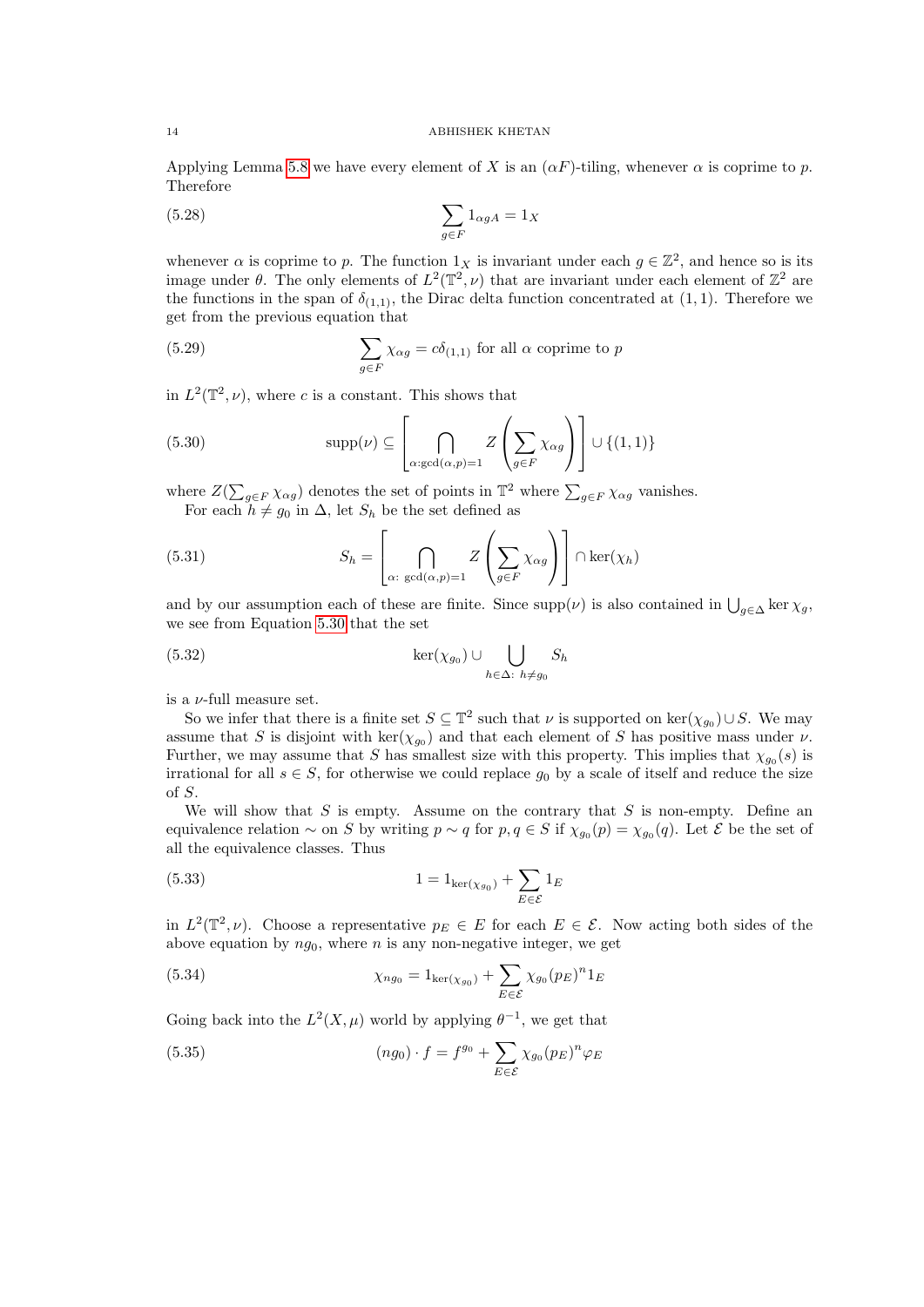where  $\varphi_E = ||f||_2 \theta^{-1}(1_E)$ , and  $f^{g_0}$  is the orthogonal projection of f onto the space of  $g_0$ -invariant functions  $L^2(X, \mu)$ .<sup>[7](#page-14-1)</sup> Therefore, for each  $n \geq 0$ , we have

(5.36) 
$$
(ng_0) \cdot f - f = \sum_{E \in \mathcal{E}} (\chi_{g_0}(p_E)^n - 1) \varphi_E
$$

Let  $Y \subseteq X$  be a  $\mu$ -full measure subset of X such that

(5.37) 
$$
[(ng_0) \cdot f](y) - f(y) = \sum_{E \in \mathcal{E}} (\chi_{g_0}(p_E)^n - 1) \varphi_E(y)
$$

for all  $y \in Y$  and all  $n \geq 0$ . Therefore

(5.38) 
$$
\sum_{E \in \mathcal{E}} (\chi_{g_0}(p_E)^n - 1) \varphi_E(y) \in \mathbb{Z}
$$

for all  $y \in Y$ , and all  $n \geq 0$ . But since each  $\chi_{g_0}(p_E)$  is irrational, we may apply Lemma [5.6](#page-10-3) to deduce that for any  $y \in Y$  the only value the above expression can take, for any non-negative integer n, and hence in particular for  $n = 1$ , is 0. Therefore  $[g_0 \cdot f](y) - f(y)$  is 0 for each  $y \in Y$ . But since Y is a full measure, we infer that  $g_0 \cdot f = f$  in  $L^2(X, \mu)$ . Thus f is 1-periodic, and hence by [Bhattacharya's Correspondence Principle](#page-9-4) we deduce that the orbit closure of T has a 1-periodic point in it. Every 1-periodic configuration has order 1, and this concludes the proof.

**Corollary 5.11.** Let F be an exact cluster with cardinality  $p^2$ , where p is a prime and T be an  $F$ -tiling. Then there is a point in the orbit closure of T that can be written as the sum of at most two 1-periodic binary configurations.

<span id="page-14-0"></span>Proof. Immediate from Theorem [4.1](#page-6-2) and Theorem [5.10.](#page-12-0)

Appendix A. An Elementary Fact About the Kernel of Characters

<span id="page-14-2"></span>**Lemma A.1.** Let  $(a, b)$  be a primitive vector in  $\mathbb{Z}^2$  and  $(x, y) \in \mathbb{R}^2$  be such that  $ax + by \in \mathbb{Z}^2$ . Then there is  $t \in \mathbb{R}$  such that  $(x, y) \equiv (-bt, at) \pmod{\mathbb{Z}^2}$ .

*Proof.* Since  $(a, b)$  is primitive, there exists  $(x_0, y_0) \in \mathbb{Z}^2$  such that  $ax_0 + by_0 = 1$ . Let  $d = ax + by$ and define  $t = -xy_0 + yx_0$ . Then we have (A.1)

 $x+bt = x+b(-xy_0+yx_0) = x-bxy_0+byx_0 = x-bxy_0+(d-ax)x_0 = x-x(ax_0+by_0)+dx_0 = dx_0$ Similarly  $y - at = dy_0$ . Since d is an integer, we have the lemma.

<span id="page-14-3"></span>**Lemma A.2.** Let  $h = (a, b)$  be a primitive vector in  $\mathbb{Z}^2$ . Then ker $(\chi_h)$  is precisely the set

$$
\{(-bt, at) : t \in \mathbf{R}/\mathbb{Z}\}\
$$

*Proof.* Let  $(x, y) \in (\mathbf{R}/\mathbb{Z})^2$  be arbitrary. Then  $(x, y)$  is in  $\ker(\chi_h)$  if and only if  $ax + by = 0$  in  $\mathbf{R}/\mathbb{Z}$ . By Lemma [A.1](#page-14-2) we know that there is  $t \in \mathbf{R}/\mathbb{Z}$  such that  $(x+by, y-at) = (0,0)$  in  $(\mathbf{R}/\mathbb{Z})^2$ . that is,  $x = -bt$  and  $y = at$ . This shows ker( $\chi_h$ ) is contained in the set  $\{(-bt, at) : t \in \mathbb{R}/\mathbb{Z}\}.$ The reverse containment is easily checked.

<span id="page-14-4"></span>**Lemma A.3.** Let  $h = (a, b)$  be a primitive vector in  $\mathbb{Z}^2$ . Then we have

(A.3) 
$$
\ker(\chi_h) = \left\{ \left( \frac{ka}{a^2 + b^2} - bt, \ \frac{kb}{a^2 + b^2} + at \right) : \ t \in \mathbf{R}/\mathbb{Z}, k \in \mathbb{Z} \right\}
$$

<span id="page-14-1"></span><sup>&</sup>lt;sup>7</sup>By the Birkhoff ergodic theorem we see that  $f^{g_0}$  lies in  $H_f$ . Also,  $1_{\ker \chi_{g_0}}$  is the orthogonal projection of 1 onto the space of  $g_0$ -invariant functions in  $L^2(\mathbb{T}^2, \nu)$ . The fact that  $\theta$  is a unitary isomorphism shows that  $\theta^{-1}(1_{\ker \chi_{g_0}})$  is same as  $f^{g_0}/\|f\|_2$ .